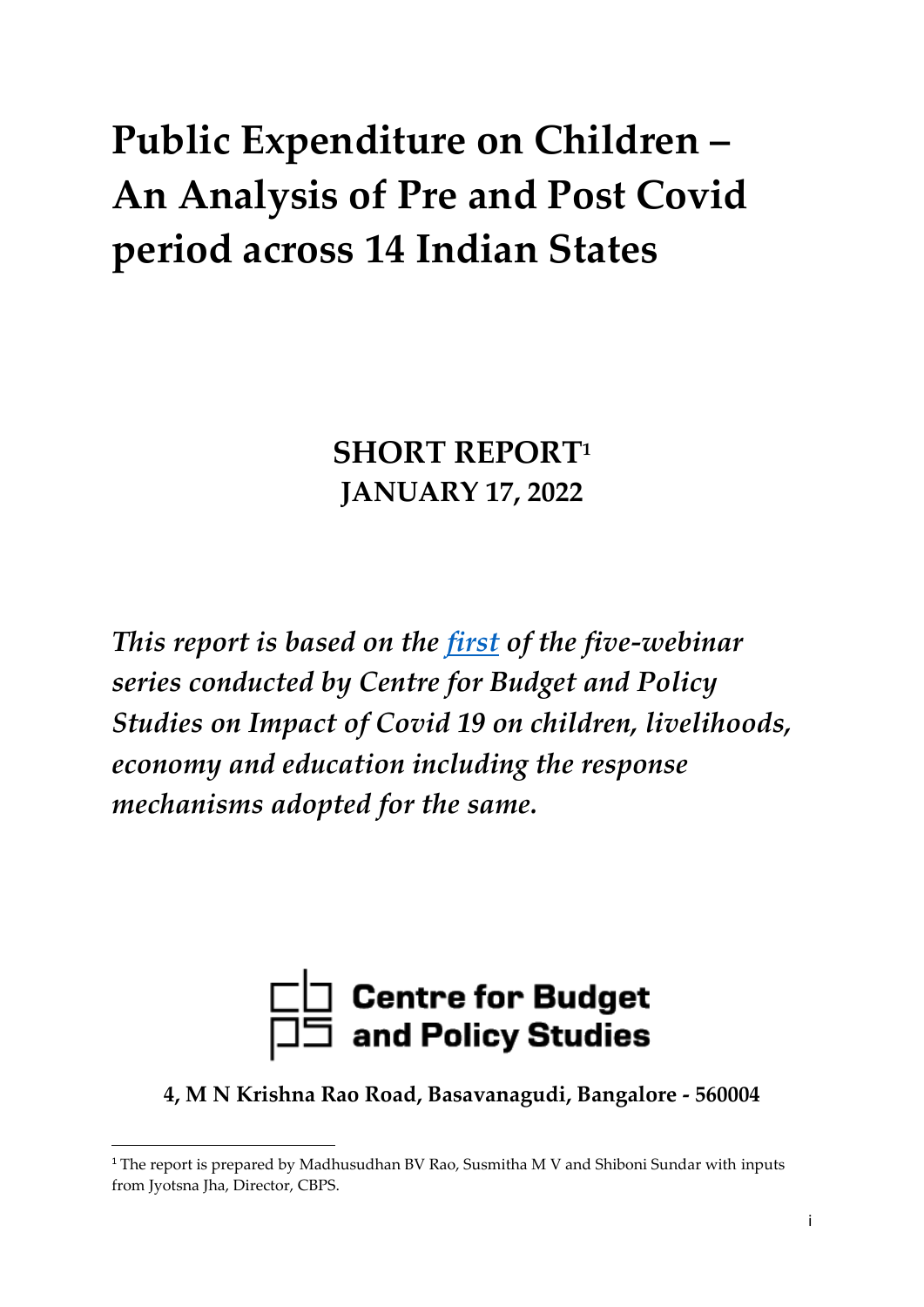All Rights Reserved @Centre for Budget and Policy Studies (2022) Research and Writing by the following members of Centre for Budget and Policy Studies (CBPS), Bangalore: Madhusudhan B.V. Rao, Susmitha M.V., and Shiboni Sundar

 This paper can be quoted in part, with the full citation. Suggested citation: Rao, B.V. M., Susmitha, M.V., Sundar, S. (2022). Public Expenditure on Children – An Analysis of Pre and Post Covid period across 14 Indian States. Centre for Budget and Policy Studies, Bangalore, India.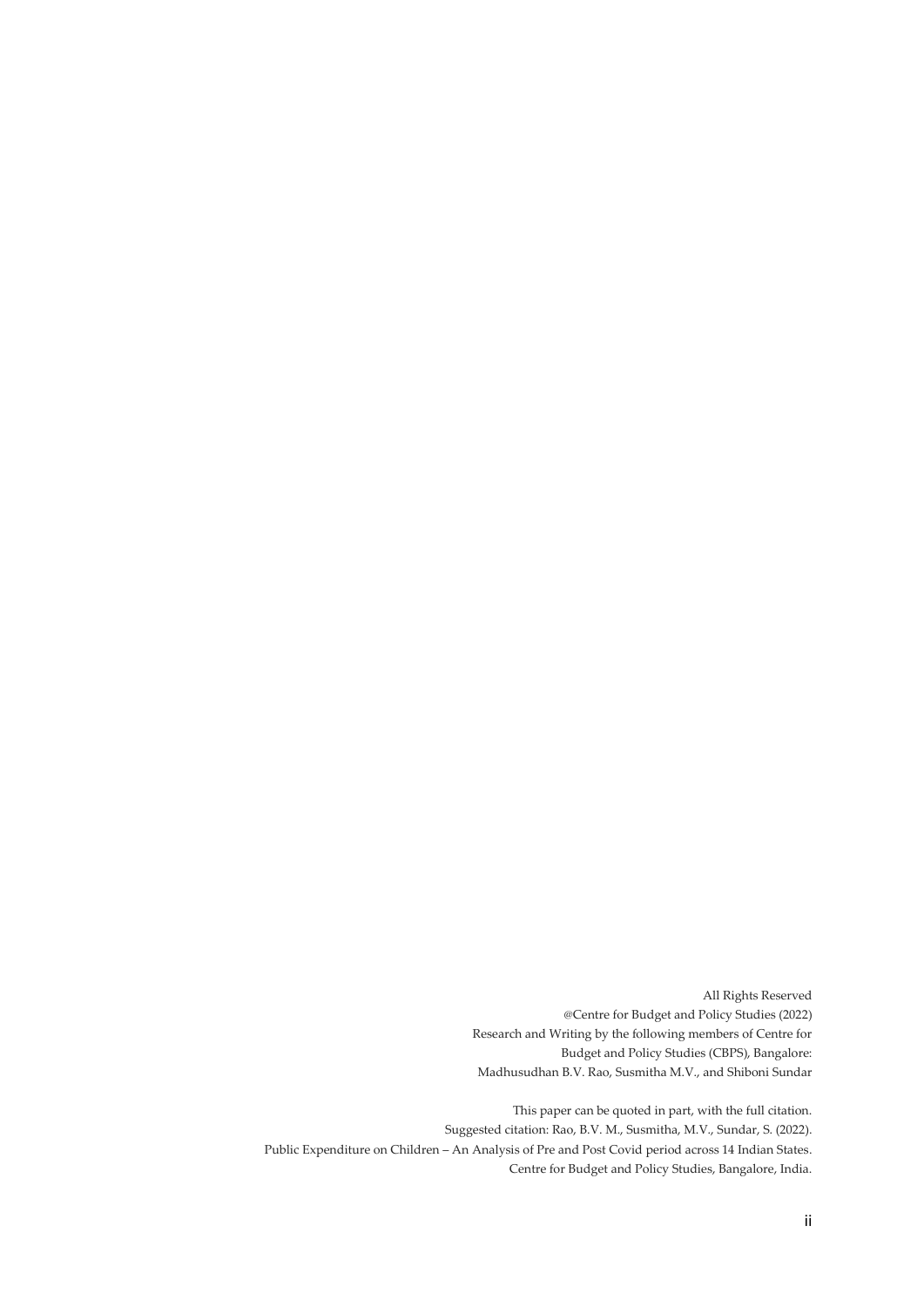#### **Table of Contents**

| 4.0. Public Expenditure on Children: pre and post COVID-19 analysis11 |  |
|-----------------------------------------------------------------------|--|
|                                                                       |  |
|                                                                       |  |
| 4.3. States with a marginal or no decline in per child expenditure14  |  |
|                                                                       |  |
|                                                                       |  |
|                                                                       |  |
|                                                                       |  |
|                                                                       |  |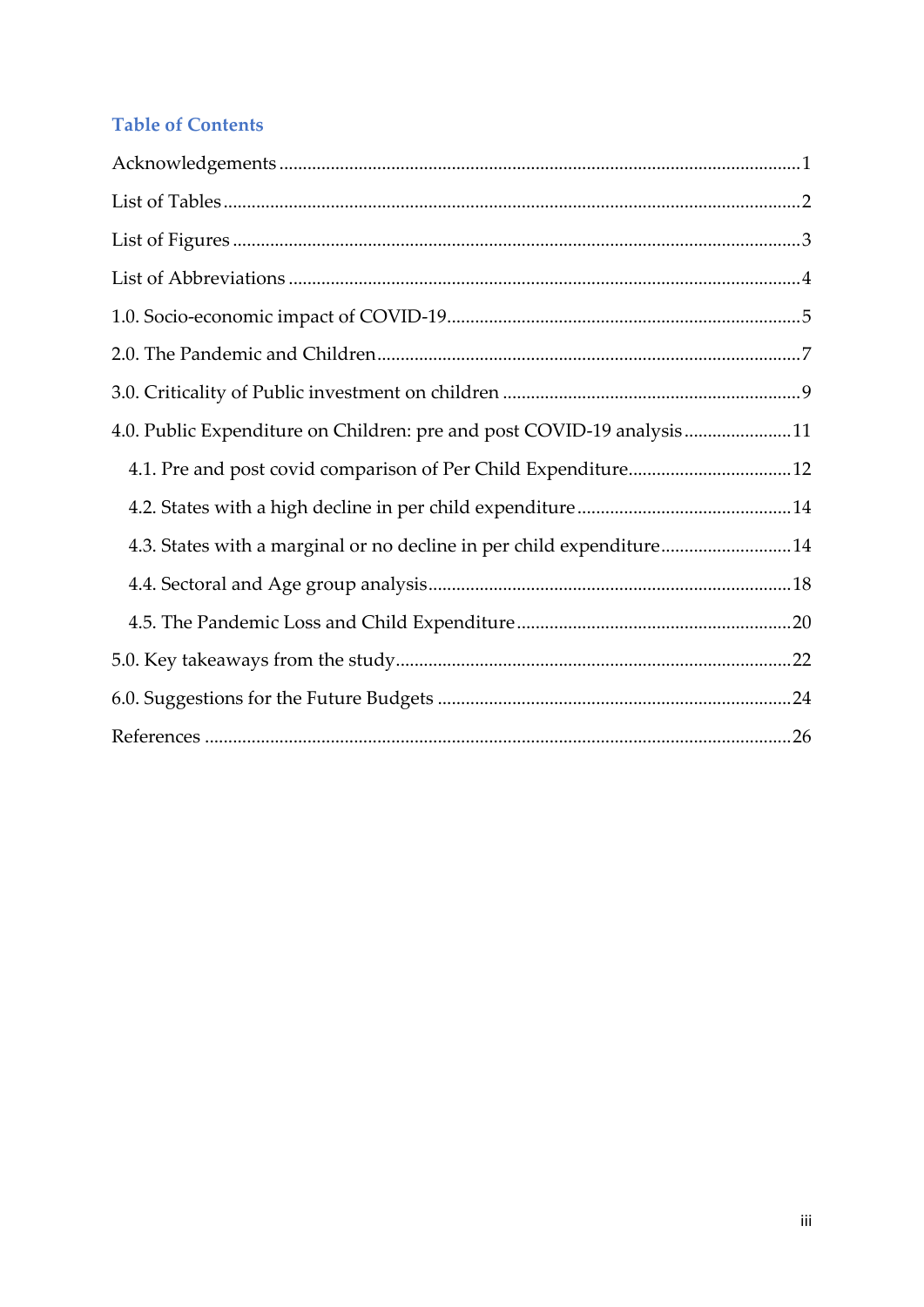## <span id="page-3-0"></span>**Acknowledgements**

Although this study is self-funded by CBPS, we would like to thank UNICEF for initiating the study on Public Expenditure on Children across 16 states which provided us an opportunity to deep dive into the dimensions of the public expenditure on children and also became the precursor for this dip stick study. We would like to thank participants who raised questions, provided comments and responses when this study was presented during the webinar and that helped us to improvise our report. We would also express our gratitude to Dr Soumen Bagchi, Public Finance and Social Policy Specialist, UNICEF New Delhi who was chair for the webinar and provided very useful comments and suggestions apart from conducting it successfully. We would also express our heartfelt gratitude to the CBPS colleagues who reviewed the webinar presentation.

**Research Team at Centre for Budget and Policy Studies (CBPS), Bangalore:** Madhusudhan B V Rao Susmitha M V Shiboni Sundar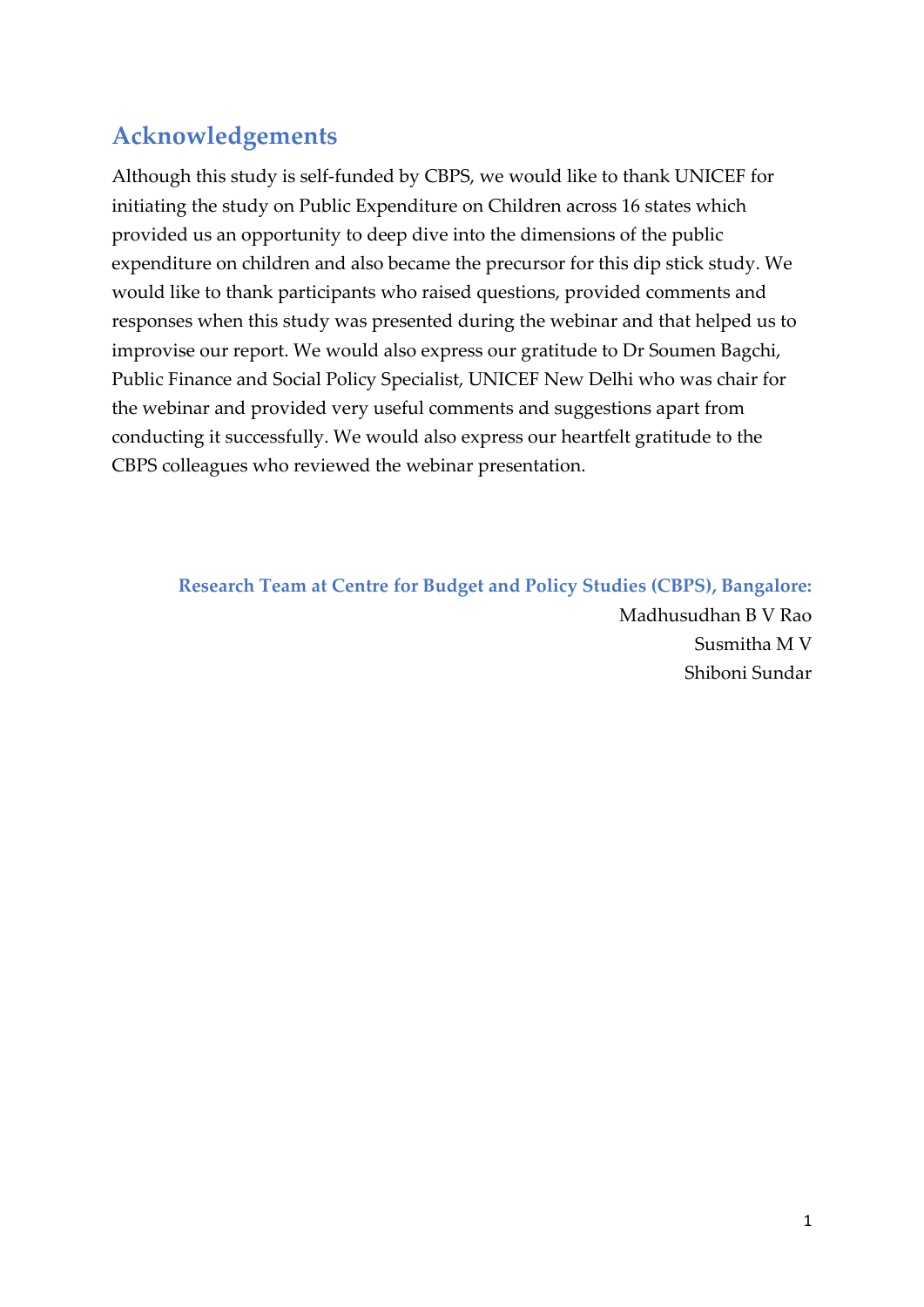## <span id="page-4-0"></span>**List of Tables**

| Table 1: Prioritisation of child expenditure across sectors in 14 states 19       |  |
|-----------------------------------------------------------------------------------|--|
| Table 2: Prioritisation of child expenditure across age groups is 14 states 19    |  |
| Table 3: Total child expenditure in relation to the pandemic load of 14 states 21 |  |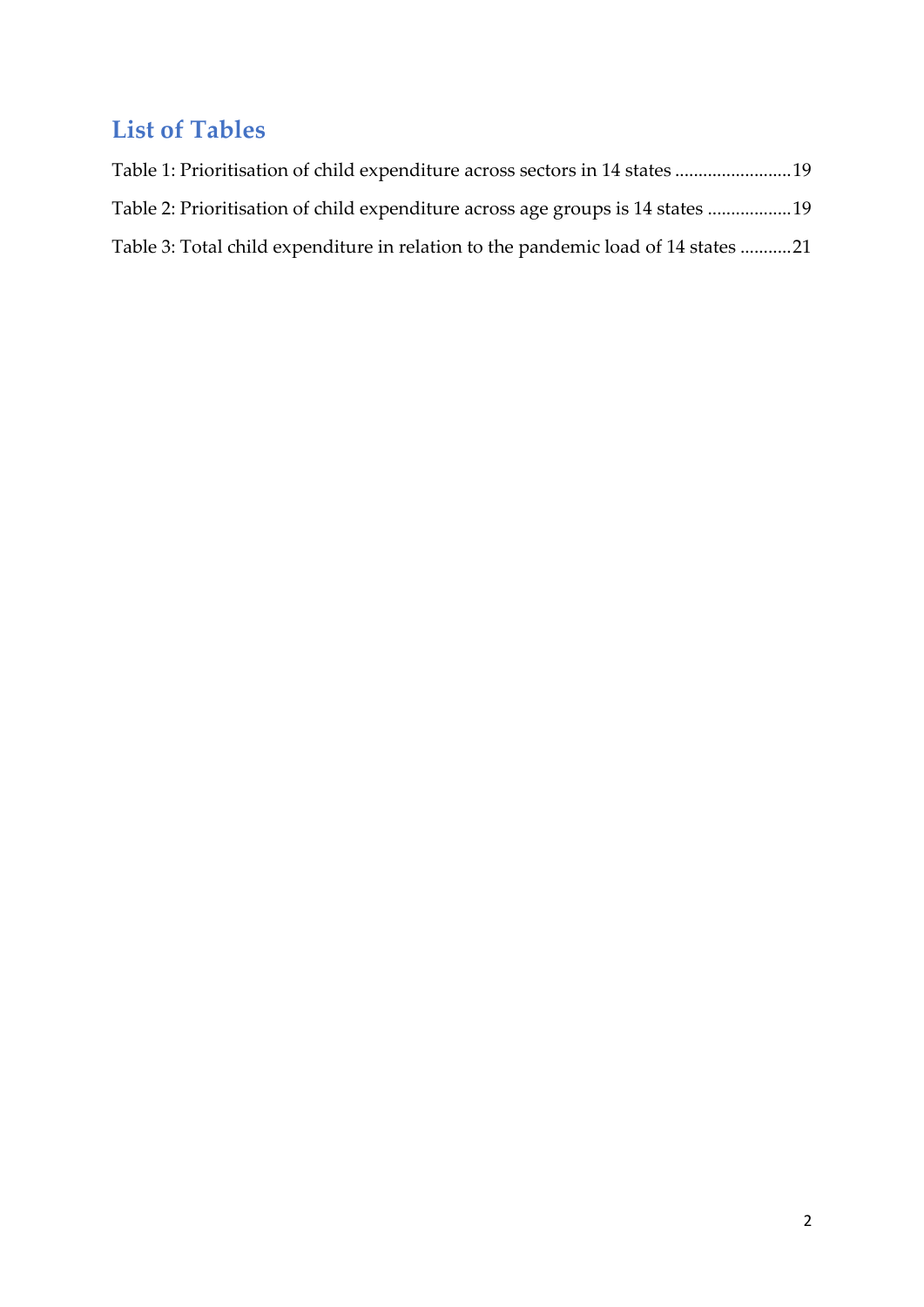## <span id="page-5-0"></span>**List of Figures**

| Figure 3: Per child expenditure in the pre and post covid period across 14 states (In  |
|----------------------------------------------------------------------------------------|
|                                                                                        |
| Figure 5: Per Child Expenditure in Rupees- Budget Estimates vs Actual Expenditure/     |
| Figure 6: Per Child Expenditure in Rupees- Budget Estimates vs Actual Expenditure/     |
| Figure 7: Per Child Expenditure in Rupees- Budget Estimates vs Actual Expenditure/     |
| Figure 8: Prioritisation of child expenditure in terms of total state expenditure 17   |
| Figure 9: Prioritisation of child expenditure in terms of social service expenditure18 |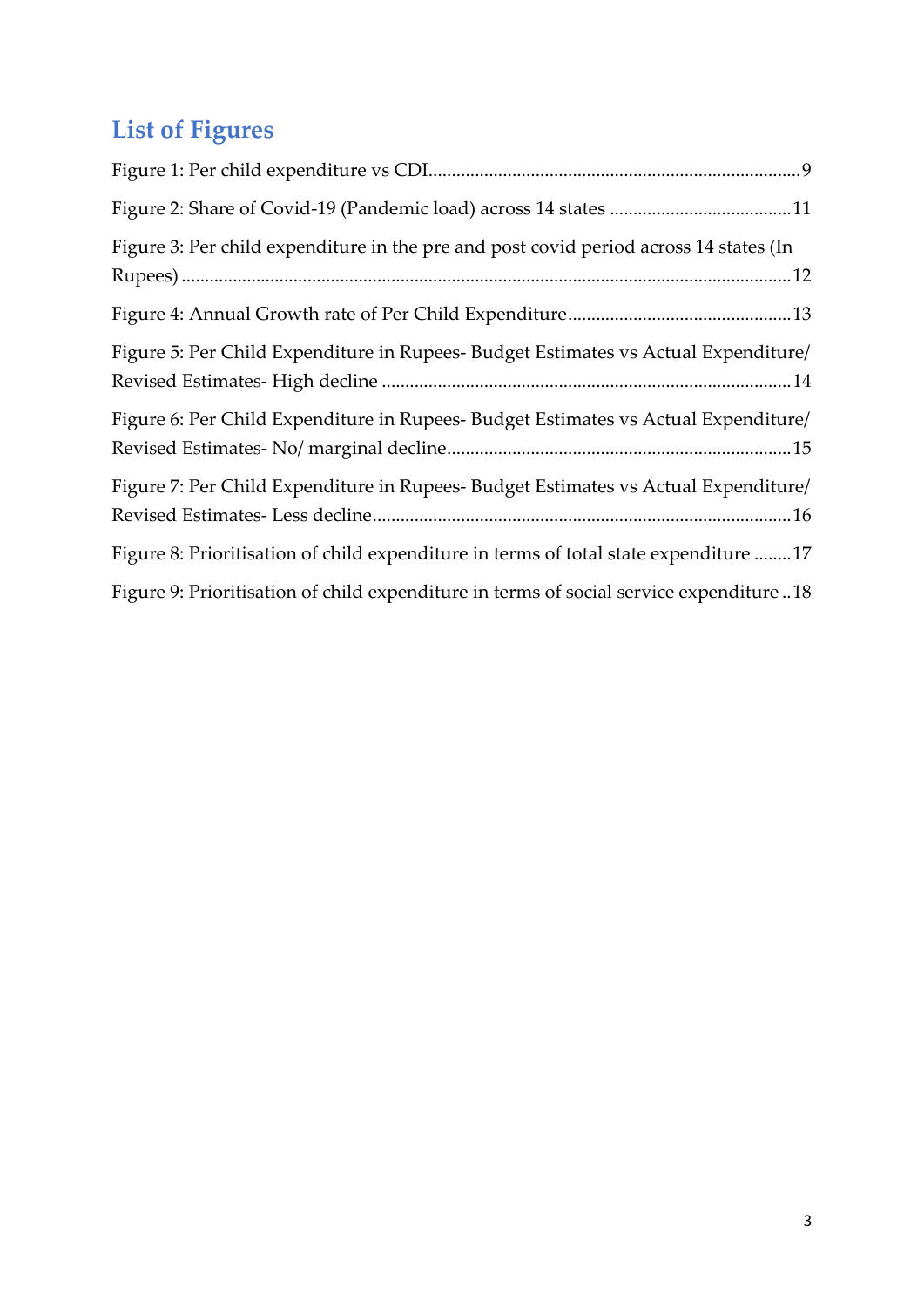## <span id="page-6-0"></span>**List of Abbreviations**

| AE            | Actual Expenditure                                     |
|---------------|--------------------------------------------------------|
| <b>APL</b>    | <b>Above Poverty Line</b>                              |
| BE            | <b>Budget Estimate</b>                                 |
| <b>BPL</b>    | <b>Below Poverty Line</b>                              |
| <b>BRICS</b>  | Brazil Russia India China South Africa                 |
| <b>CBPS</b>   | Centre for Budget and Policy Studies                   |
| <b>CDI</b>    | Child Development Index                                |
| <b>CRC</b>    | Convention on the Rights of the Child                  |
| <b>CSS</b>    | <b>Centrally Sponsored Schemes</b>                     |
| FY            | <b>Financial Year</b>                                  |
| <b>GDP</b>    | <b>Gross Domestic Product</b>                          |
| GOI           | Government of India                                    |
| <b>GST</b>    | Goods and Service Tax                                  |
| <b>ICDS</b>   | <b>Integrated Child Development Services</b>           |
| <b>IMF</b>    | <b>International Monetary Fund</b>                     |
| <b>MoSPI</b>  | Ministry of Statistics and Programme Implementation    |
| <b>OECD</b>   | Organisation for Economic Co-operation and Development |
| PF4C          | Public Expenditure for Children                        |
| <b>PDS</b>    | <b>Public Distribution System</b>                      |
| <b>RE</b>     | <b>Revised Estimate</b>                                |
| <b>ROI</b>    | Return on Investment                                   |
| <b>SDG</b>    | Sustainable Development Goal                           |
| <b>UN</b>     | <b>United Nations</b>                                  |
| <b>UNICEF</b> | United Nations Children's Fund                         |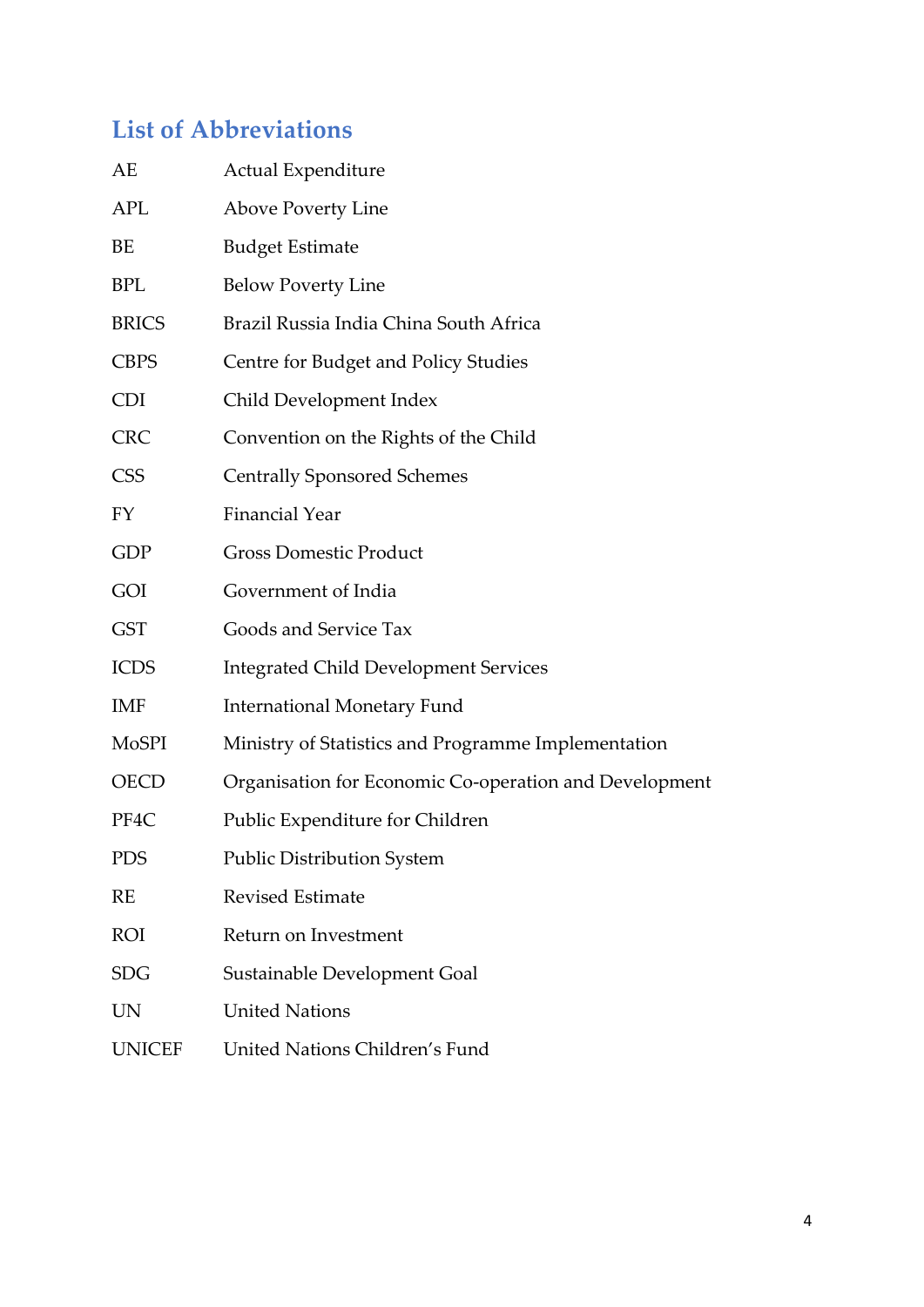## **Public Expenditure on Children – An Analysis of Pre and Post Covid period across 14 Indian States**

#### <span id="page-7-0"></span>**1.0. Socio-economic impact of COVID-19**

The Covid-19 pandemic presented one of the greatest tests the world has ever seen. It highlighted the chronically neglected public healthcare systems particularly affecting people living in poverty and marginalised communities. Studies from several countries show that COVID-19 infection and mortality rates have a clear social gradient (Berkhout et.al.,2021). Since the health outcomes are strongly determined by pre-existing social and economic inequalities the poorest are the worst affected. Weakly funded public health systems lack the capacity to test, track, trace and quarantine individuals and to provide appropriate and timely healthcare for everyone who needs it (Berkhout et.al.,2021). In terms of share of government expenditure, India has the world's fourth lowest health budget, and out of pocket expenditure is more than 70% resulting in increased risk of death during the pandemic (Martin et.al.,2020). Amongst the BRICS nations-Brazil, Russia, India, China and South Africa, India spent the least on healthcare in 2018. However, in the current scenario as well, more than 80% of India's population still does not have any significant health insurance coverage and nearly 68% have limited or no access to essential medicines<sup>2</sup>. Low testing rates has been a serious drawback in India's response to the pandemic. Scenes of hospitals running out of beds, and people searching desperately for life-saving oxygen or critical medical supplies for their loved ones have hogged international headlines (Bala,2021). Decades of low allocations to health care and lack of political will are reported to be some of the potential reasons for the impending public health crisis.

The health crisis has loomed into an economic crisis with massive aggregate shocks at the household and individual levels. This economic shock is said to be significantly larger than anything seen since the financial crisis of 2008-09 (Al-Samarrai et.al.,2020). The downward trend of GDP projections across most regions and countries have led to large increases in unemployment and underemployment rates (Loayza & Pennings,2020). In an era of extreme inequality, the COVID-19

<sup>2</sup> [https://www.fitchsolutions.com/pharma-healthcare/resurgence-covid-19-infections-will-take-toll](https://www.fitchsolutions.com/pharma-healthcare/resurgence-covid-19-infections-will-take-toll-indian-healthcare-system-15-04-2021?fSWebArticleValidation=true&mkt_tok=NzMyLUNLSC03NjcAAAF_F0OvMdeqvjLvvvnL8vVg0-10SrPlNAq_vcUKTFojUXARE2Jc7K2zO0NrWh0en1dE1r1_fGCmOVhBO1Y29CnyxeYguTzQQE3co4j4r1K3ovkK3BCU)[indian-healthcare-system-15-04-](https://www.fitchsolutions.com/pharma-healthcare/resurgence-covid-19-infections-will-take-toll-indian-healthcare-system-15-04-2021?fSWebArticleValidation=true&mkt_tok=NzMyLUNLSC03NjcAAAF_F0OvMdeqvjLvvvnL8vVg0-10SrPlNAq_vcUKTFojUXARE2Jc7K2zO0NrWh0en1dE1r1_fGCmOVhBO1Y29CnyxeYguTzQQE3co4j4r1K3ovkK3BCU)

[<sup>2021?</sup>fSWebArticleValidation=true&mkt\\_tok=NzMyLUNLSC03NjcAAAF\\_F0OvMdeqvjLvvvnL8vVg](https://www.fitchsolutions.com/pharma-healthcare/resurgence-covid-19-infections-will-take-toll-indian-healthcare-system-15-04-2021?fSWebArticleValidation=true&mkt_tok=NzMyLUNLSC03NjcAAAF_F0OvMdeqvjLvvvnL8vVg0-10SrPlNAq_vcUKTFojUXARE2Jc7K2zO0NrWh0en1dE1r1_fGCmOVhBO1Y29CnyxeYguTzQQE3co4j4r1K3ovkK3BCU)  $0-$ 

[<sup>10</sup>SrPlNAq\\_vcUKTFojUXARE2Jc7K2zO0NrWh0en1dE1r1\\_fGCmOVhBO1Y29CnyxeYguTzQQE3co4j](https://www.fitchsolutions.com/pharma-healthcare/resurgence-covid-19-infections-will-take-toll-indian-healthcare-system-15-04-2021?fSWebArticleValidation=true&mkt_tok=NzMyLUNLSC03NjcAAAF_F0OvMdeqvjLvvvnL8vVg0-10SrPlNAq_vcUKTFojUXARE2Jc7K2zO0NrWh0en1dE1r1_fGCmOVhBO1Y29CnyxeYguTzQQE3co4j4r1K3ovkK3BCU) [4r1K3ovkK3BCU](https://www.fitchsolutions.com/pharma-healthcare/resurgence-covid-19-infections-will-take-toll-indian-healthcare-system-15-04-2021?fSWebArticleValidation=true&mkt_tok=NzMyLUNLSC03NjcAAAF_F0OvMdeqvjLvvvnL8vVg0-10SrPlNAq_vcUKTFojUXARE2Jc7K2zO0NrWh0en1dE1r1_fGCmOVhBO1Y29CnyxeYguTzQQE3co4j4r1K3ovkK3BCU)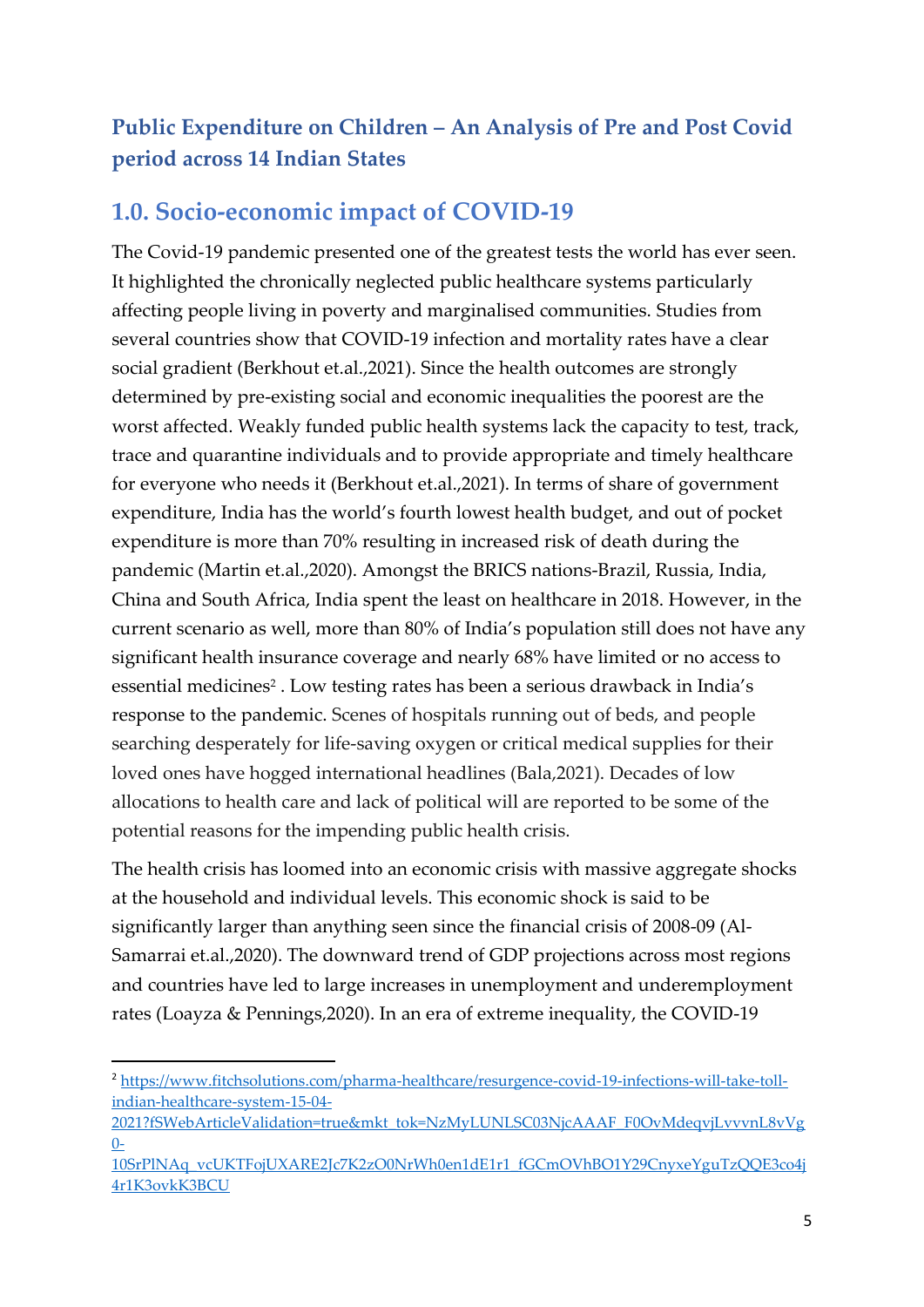pandemic can be categorised as a fundamentally disequalizing impact across countries (United Nations,2020). In the recent epidemics as well (H1N1 and Zika virus) the inequality levels have risen by 1.3% in the affected countries as estimated by the IMF (Berkhout et.al.,2021). Economic and financial institutions like the World Bank, IMF, OECD, Credit Suisse etc. have predicted that the impact of the pandemic will be far greater, because of the widespread restrictions it has necessitated (Furceri et.al,2020; OECD,2020; Credit Suisse,2020). For the first time since 1870, per capita incomes are expected to decline in all regions (World Bank,2020). The global poverty rates are expected to rise for the first time since the Asian financial crisis of 1998 (Al-Samarrai et.al.,2021).

The Indian economy that has been undergoing a prolonged slowdown witnessed the severe contraction since Independence where the GDP growth rate fell by 7.3% in constant prices in the FY 2020-21 (MoSPI,2021). The other macroeconomic indicator which is unemployment peaked at 20% during 2020-21 and peaked again in May 2021 at 12%<sup>3</sup> . As estimated by Santosh Mehrotra, a labour economist, 18 million jobs were lost 2020-21 and the trend continues to the next fiscal year wherein 3 million jobs were again lost in 2021 (Surabhi, 2021). From 2011-12 to 2019-20, there has been a 70 million (Mehrotra &Parida,2020) increase in the number of absolute poor. In an existing unequal world, it is estimated that the pandemic has the potential to spike the number which will have a profound and long-term impact on poverty levels.

<sup>3</sup> <https://unemploymentinindia.cmie.com/>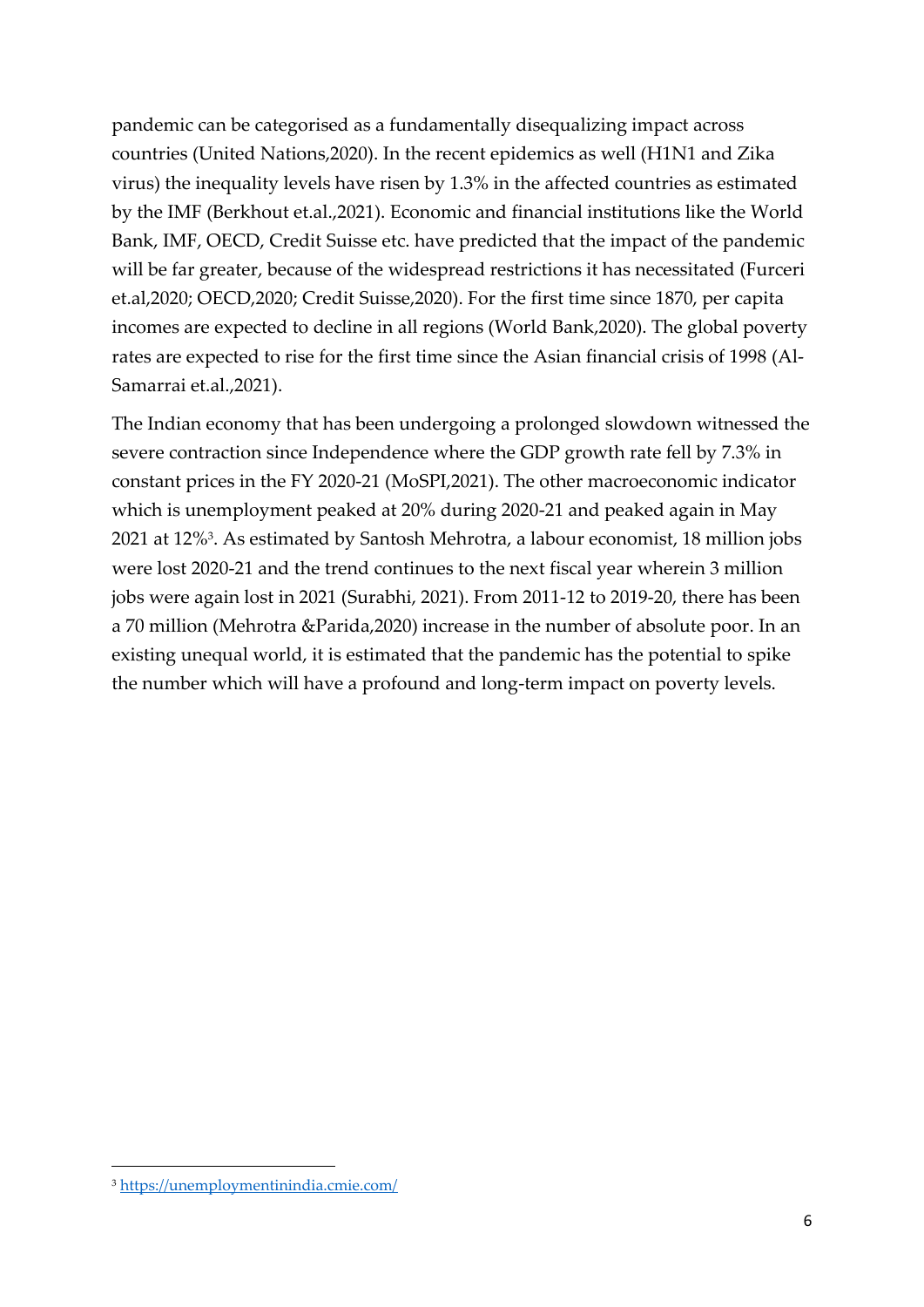## <span id="page-9-0"></span>**2.0. The Pandemic and Children**

Economic downturns have a significant effect on child poverty as it is associated with parental employment status (OECD,2020). A loss of income for a period of time can restrain the ability of poor households to invest in education of children, nutrition and health thus negatively impacting the long-term outcomes of children (World Bank,2020). As the harmful effects of the pandemic are not distributed equally, it is expected to be the most damaging for children as they are already disadvantaged and in vulnerable situations.

In India, the child population<sup>4</sup> is close to 550 million which constitute about  $40\%$  of the total population. India accounts for 5.9 lakh neonatal deaths annually amounting to 23% of the global burden. Similarly, the 9.6 lakh Under 5 deaths annually in the country account for 17% of the global burden and 27% global burden for stunting of under 5 children. Regarding the government initiatives that reach to the welfare of children, supplementary nutrition reaches to about 100 million children below age of 6 years through Anganwadi centres while mid-day meal covers 120 million children for 220 days of a year. Apart from this, Public Distribution System which covers 800 million APL and BPL population together also provide food for children. The global burden and the government programs in the country indicate the scale of problem as well as the expansive reach for the welfare of the children.

Yasmin Ali Haque, UNICEF India Representative said, "The pandemic has clearly emerged as a child rights crisis, aggravating the risk of child labour as many more families are likely to have fallen into extreme poverty. Children in poor and disadvantaged households in India are now at a greater risk of negative coping mechanisms such as dropping out of school and being forced into labour, marriage, and even falling victim to trafficking. We are also seeing children lose parents and caregivers to the virus - leaving them destitute, without parental care. These children are at extremely vulnerable to neglect, abuse and exploitation." The progress that has been made against the Sustainable Development Goals (SDGs) for children is at the brink of disruption, or even lost as the impact of the pandemic will be catastrophic (Edward & Jess,2020).

Since the emergence of the pandemic, the lockdown and associated restrictions imposed to contain the spread of the virus has affected the health and well-being, learning, economic and social security of children and adolescents. With the closure of schools and digitisation of education, access to basic education became one of the

<sup>4</sup> 0-18 years age group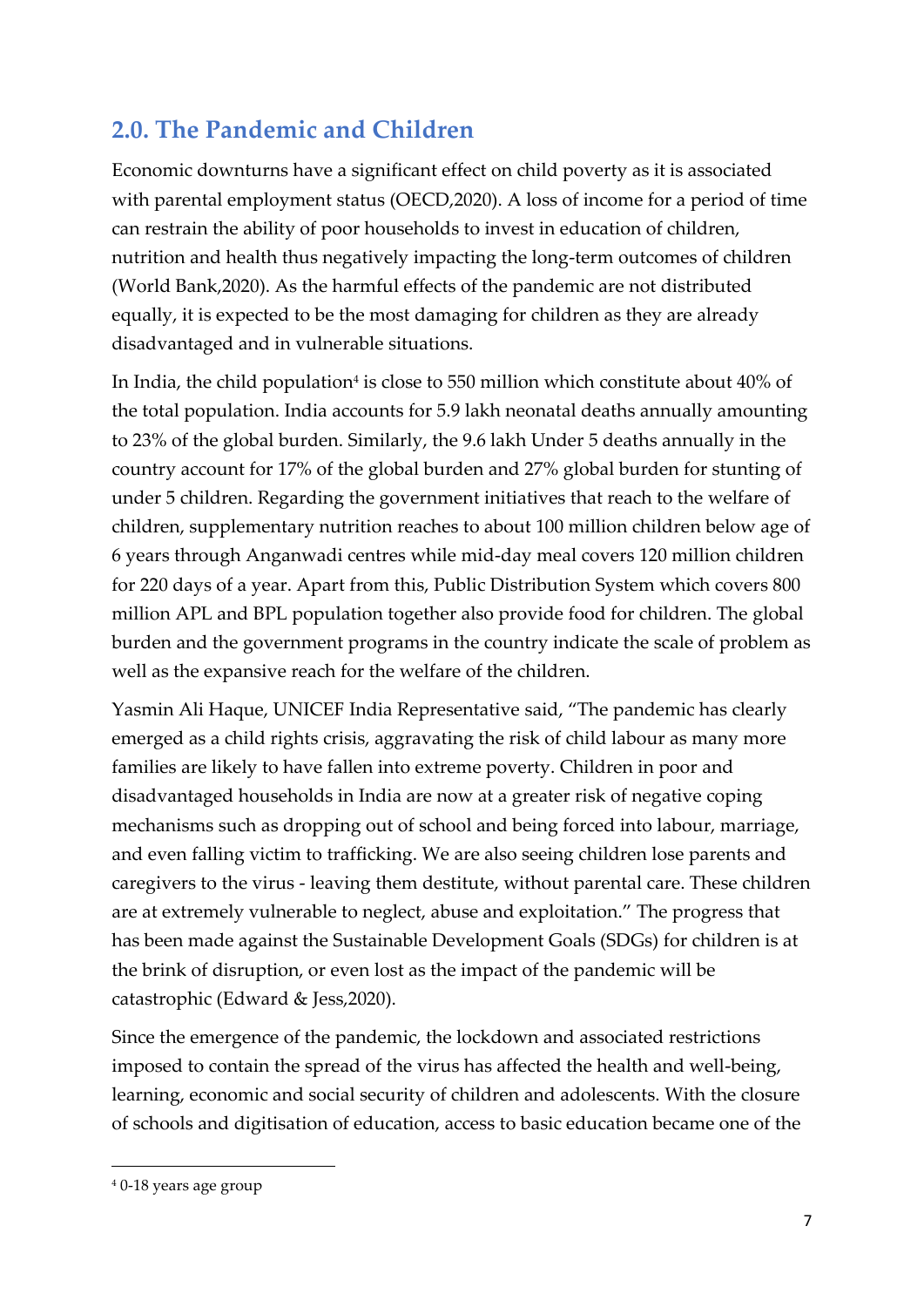grave challenges for children especially the disadvantaged. Few reasons for this education-gap (OECD, 2020) were unavailability of smart phones and computers, unreliable internet connection, lack of technology skills (Jena,2020) and lack of electricity (United Nations,2020). The vulnerable households were forced to adopt coping mechanisms and one of it was an increase in child marriages. In Madhya Pradesh, the recorded number of child marriages jumped from 46 cases between November 2019 and March 2020, to 117 cases in the shorter period of April to June 2020. Similarly, 18 cases of child marriages were reported in Chhattisgarh in the five months before the COVID-19 lockdown, but during the first three months of the lockdown, the number increased to 58 cases (Banerjee,2020). A study conducted in three states (Bihar, Rajasthan and Uttar Pradesh), showed that 42 percent of 15–24 year-olds experienced an increase in their domestic workload. The pattern has been clearer among adolescent girls (52 percent) than boys (22 percent) ("Impact of covid-19,"2020). Such deprivations have had repercussions on the child's mental health and well-being due to limited socialisation and lack of physical activity. Evidence suggests that in times of emergencies and crises, there is higher likelihood of children migrating to cities and entering the labour force (Ramaswamy & Seshadri,2020). Indeed, as India began lifting lockdown restrictions, cases of child labour showed a steady rise in June 2020 as compared to the previous months (Tyagi,2020). As an effect of this health crisis, children are bearing the brunt of poor diet. The vulnerability would be higher as child nutrition is dependent on government programmes like Integrated Child Development Scheme (ICDS) and mid-day meal programme (Rajpal et.al.,2020) and such disruptions can only exacerbate food insecurity (Alvi & Gupta,2020).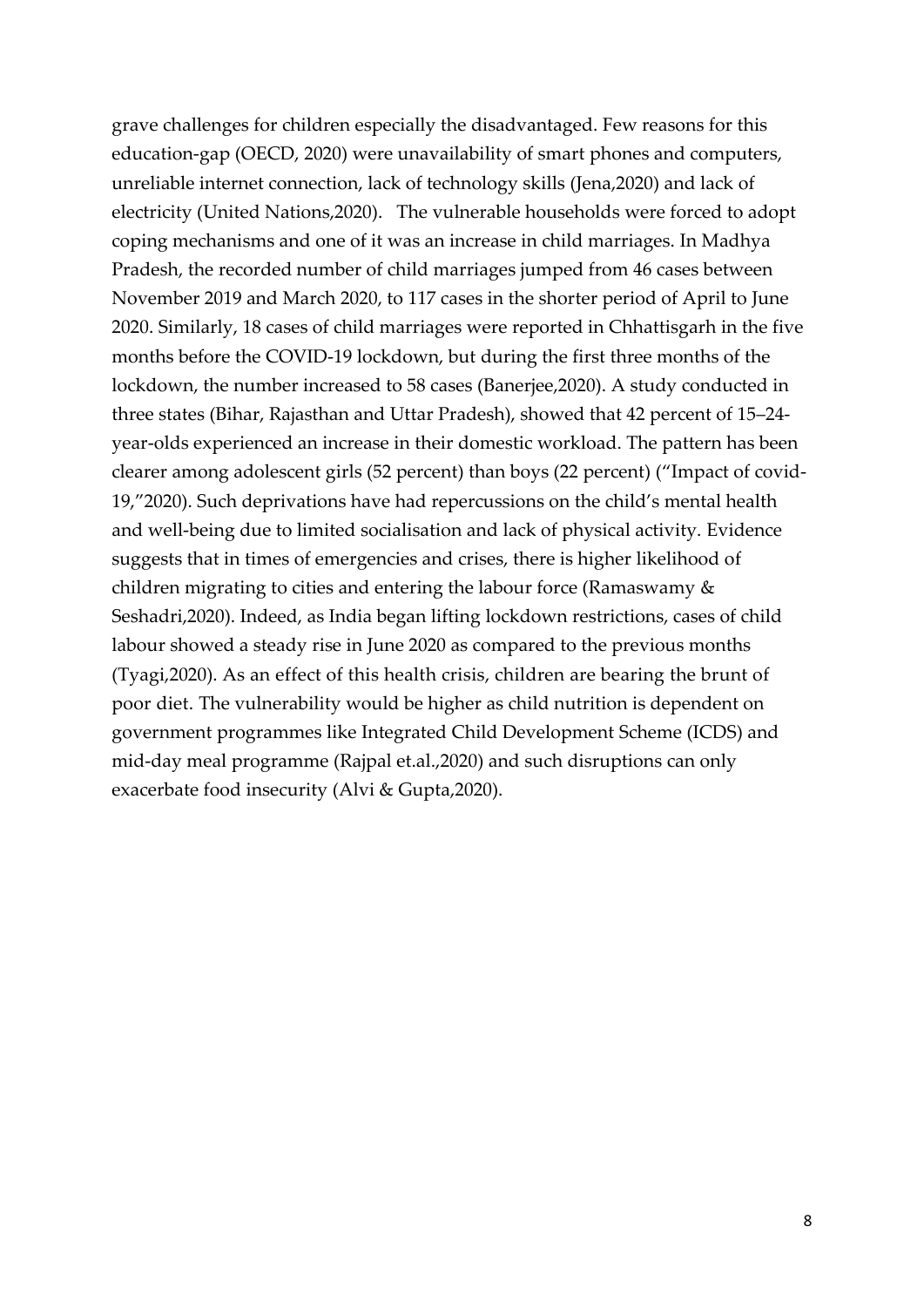## <span id="page-11-0"></span>**3.0. Criticality of Public investment on children**

The international commitments such as SDGs, Convention on the Rights of the Child (CRC) by the United Nations in late 1980s and the country's constitutional rights, make it necessary for India to invest in the well-being of children. Based on James J. Heckman's equation, investing in early childhood development yields the highest rate of returns. "The best investment is in quality early childhood development from birth to five for disadvantaged children and their families." A comprehensive study conducted to understand the public expenditure on children by Centre for Budget and Policy Studies, shows that higher child development has been observed in the states with higher per child expenditure.<sup>5</sup>



<span id="page-11-1"></span>**Figure 1: Per child expenditure vs CDI**

**Source:** CBPS paper on public expenditure for children across 16 states

There is strong evidence suggesting that higher public investment is desirable for development of children that will have long term economic gains. During the times of crisis and distress, it becomes all the more crucial to protect the child rights and ensure the development made so far is not impeded and additional care is given.

While there is such an overwhelming need, the experience so far shows that there have been budgetary cuts in public investment especially in education. For example, during the Ebola pandemic in Sierra Leone, public education spending fell sharply from 15 to 12 percent of total government spending between 2014 and 2017 (Al-Samarrai et.al.,2020). While studies show that globally, the education spending has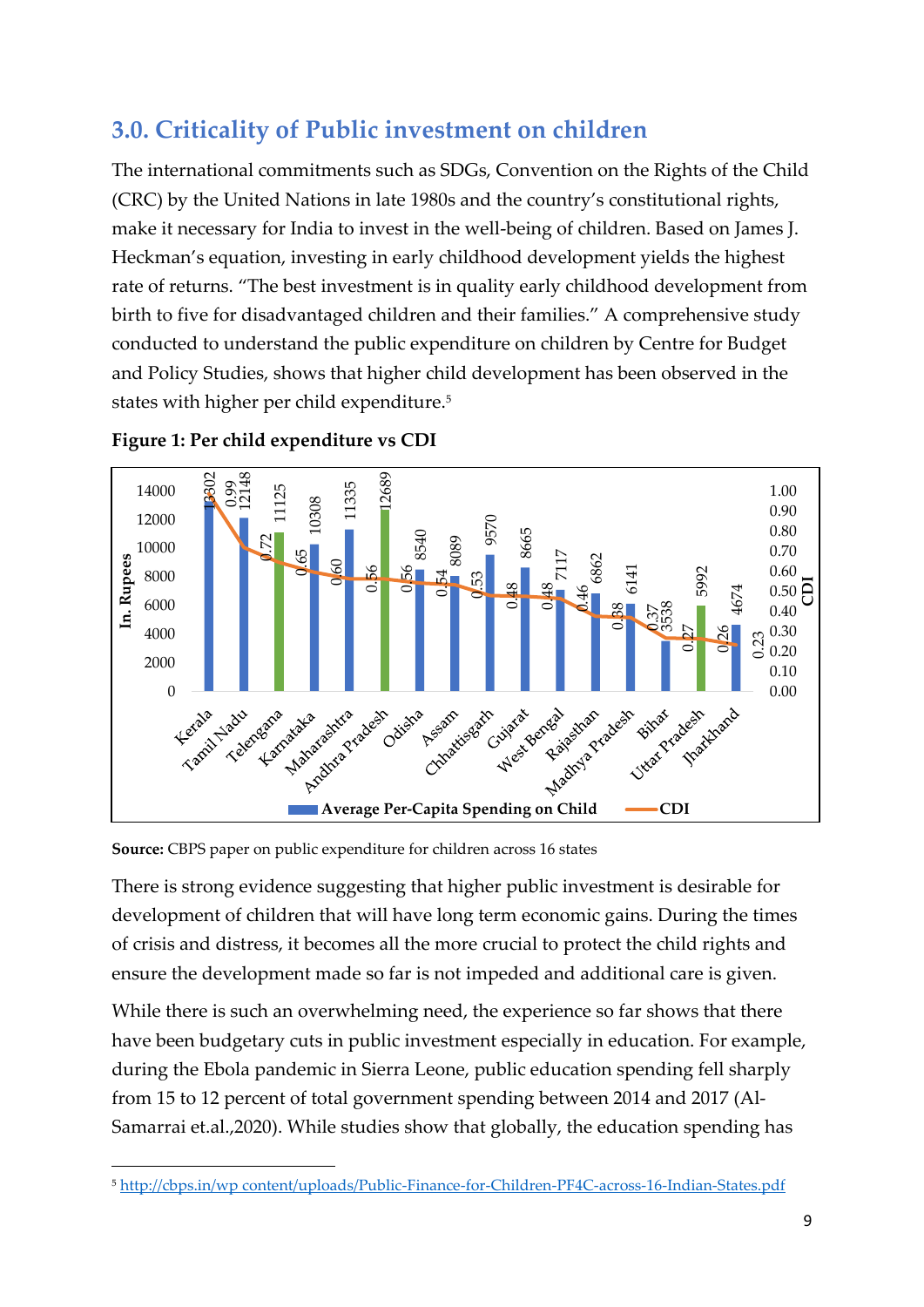been continuously increasing on real terms, there are signs that this pandemic may interrupt this trend. With the onset of pandemic, education budgets have declined in 65 percent of low- and lower middle- income countries compared to only 33 percent of high- and upper-middle-income countries. (Al- Samarrai et.al.,2021). The Government of India's budgetary allocations has seen decline in child related departments from the FY 2020-21 to FY 2021-22. The Union Ministry of Women and Child Development has seen a decline from Rs. 30,007.1 crores to Rs. 24,435 crores. The budget for the Department of Education and Literacy has slashed to Rs 53,600 crore from 59,370 crore. The budgetary allocation for child protection was cut down by 40 per cent from Rs 1,500 crores to Rs 900 crores (Jain,2021).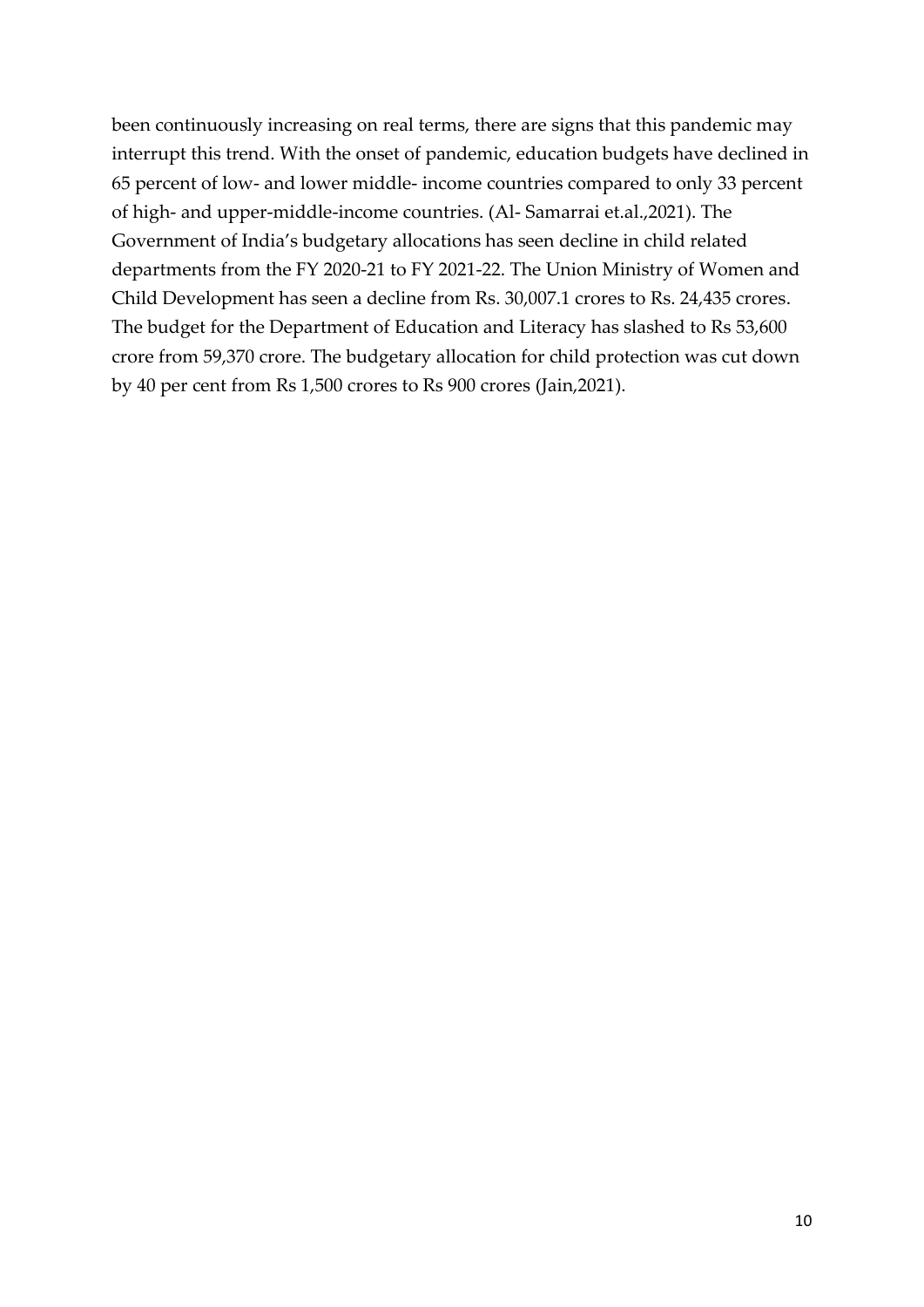## <span id="page-13-0"></span>**4.0. Public Expenditure on Children: pre and post COVID-19 analysis**

In order to understand how some of the major Indian states have fared in terms of public expenditure on children, a comparative analysis of pre and post covid period has been undertaken. The budget data has been collected for Actual Expenditures of 2018-19 and 2019-20, Revised Estimates of 2020-21 and Budget Estimates of 2021-22 across 14<sup>6</sup> Indian states. It covers all expenditures and allocations for children belonging to the age group of 0-18 across sectors of education, health, nutrition and social protection.

This study serves as a dip test to understand the prioritization of expenditure on children during covid times (reduced inflow of funds to state exchequer) only based on budget. This helps in understanding how the states have tried to respond to children's welfare amidst the pandemic. The expenditures which are exclusively for children based on the head of account or by description are considered as child expenditure. A distinguishing factor of this study is that it includes the expenditures directed towards administration and maintenance along with program expenditure.

The covid-19 pandemic has impacted each state differently. The states like Maharashtra, Kerala, Karnataka and Tamil Nadu have suffered a higher pandemic load of 24%-10% in comparison to states like Madhya Pradesh, Bihar and Telangana which have had a pandemic load of only 2%-3% (Figure 2).



<span id="page-13-1"></span>**Figure 2: Share of Covid-19 (Pandemic load) across 14 states**

**Source:** [www.prsindia.org.](http://www.prsindia.org/) Monthly cases from March 2020 to August 2021

<sup>6</sup> Andhra Pradesh, Bihar, Chhattisgarh, Gujarat, Karnataka, Kerala, Madhya Pradesh, Maharashtra, Odisha, Rajasthan, Tamilnadu, Telangana, Uttar Pradesh, West Bengal.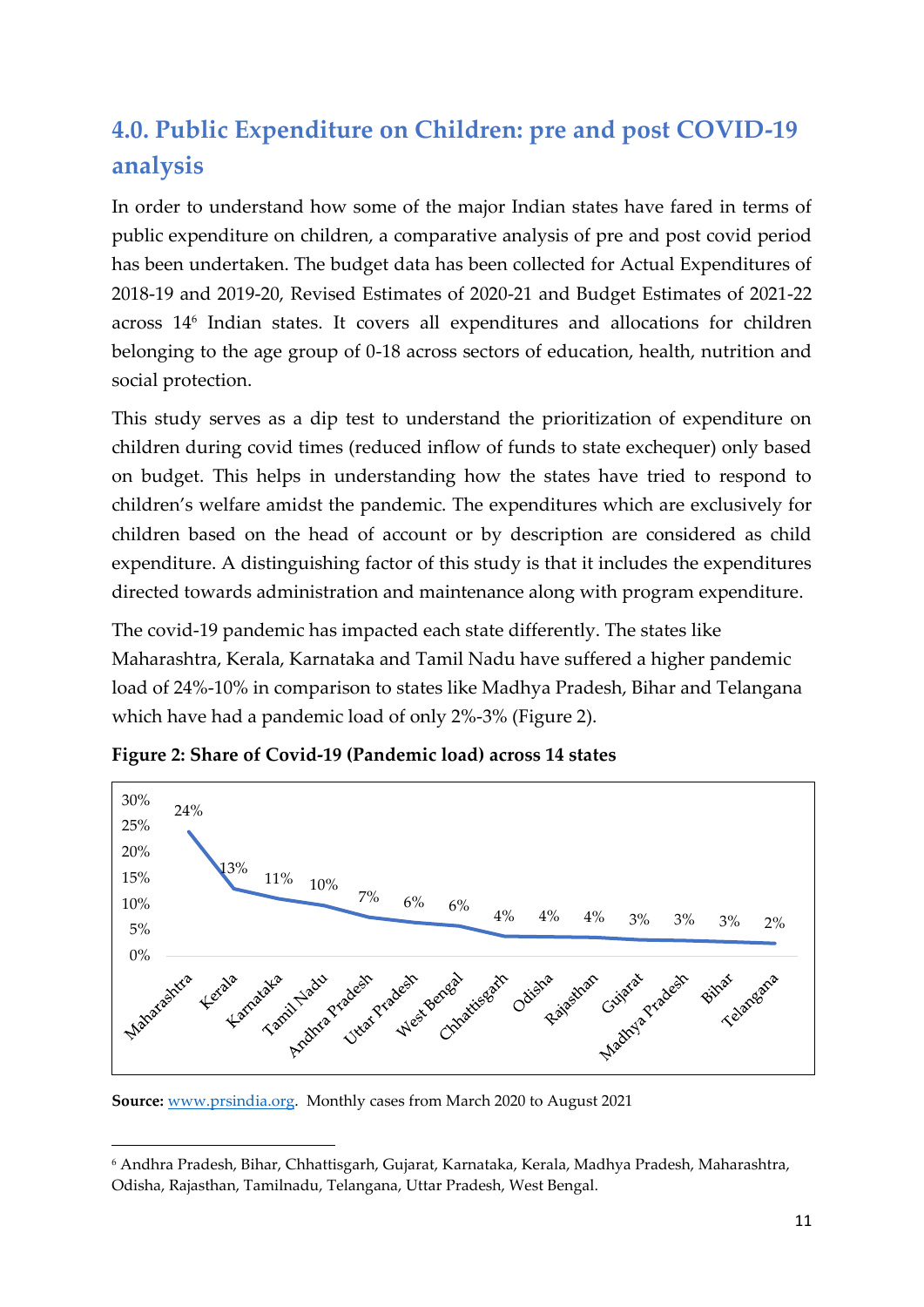#### <span id="page-14-0"></span>**4.1. Pre and post covid comparison of Per Child Expenditure**

In allegiance with the pandemic load of the states, it becomes imperative to understand the per child expenditure that states have incurred on children in the pre pandemic period and how it has changed with the emergence of the pandemic. There has not been a significant change in the prioritisation of states with respect to child spending (Figure 3).

The states which have been spending the highest remain to be the same such as Kerala, Maharashtra, Tamil Nadu, Andhra Pradesh and Karnataka whereas the states which have been historically spending low such as West Bengal, Madhya Pradesh, Uttar Pradesh and Bihar have continued to not prioritise child expenditure. However, in the post-covid period, in nominal terms, there has been a marginal increase in per child expenditure for nearly all states except for Kerala. Amongst all the states, Maharashtra and Chhattisgarh have seen a considerable increase in the per child expenditure in the post covid period.



<span id="page-14-1"></span>**Figure 3: Per child expenditure in the pre and post covid period across 14 states (In Rupees)**

**Source:** State budget documents

**Note:** Pre covid- Average child expenditure of 2018-19 AE and 2019-20 AE, Post covid- Child expenditure of 2020-21 RE

Though there has been a nominal increase for all the states, a year-on-year growth rate gives a better understanding of the rate at which per child expenditure has increased in comparison to the pre-covid growth. There is a clear decline in the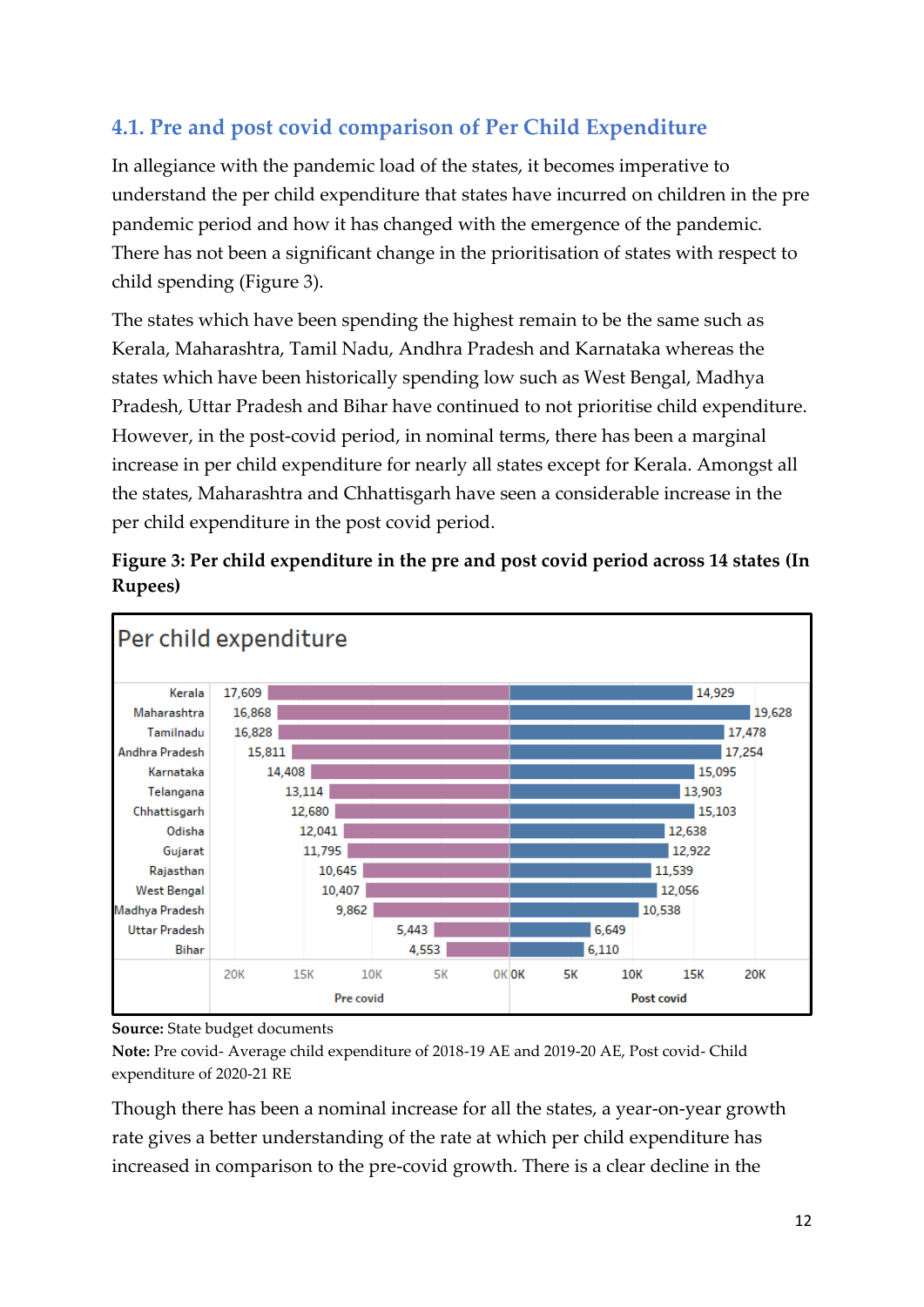growth rate of per child expenditure except for the states of Bihar, Gujarat, Rajasthan, Uttar Pradesh and West Bengal (Figure 4). In the post covid period; Kerala, Tamil Nadu, Telangana and Andhra Pradesh have observed severe contractions in the growth of per child expenditure.

The states which have been consistently performing well on Child Development Index (CDI) such as Kerala, Maharashtra, Andhra Pradesh and Telangana have seen a deviation from child expenditure and the potential reason could be that these states already have enabling factors with sustained investments made for child development due to which there has been a lapse in spending in the covid year. These are also the states which have had a high pandemic load leading to a shift in focus from child expenditure to healthcare facilities.



<span id="page-15-0"></span>**Figure 4: Annual Growth rate of Per Child Expenditure**

To dwell further into understanding the per child expenditure, the states have been grouped into three categories:

- 1) The states which have a high decline in per child expenditure,
- 2) The states which have a marginal or no decline in per child expenditure and
- 3) The states which have a lesser decline in per child expenditure.

**Source**: State budget documents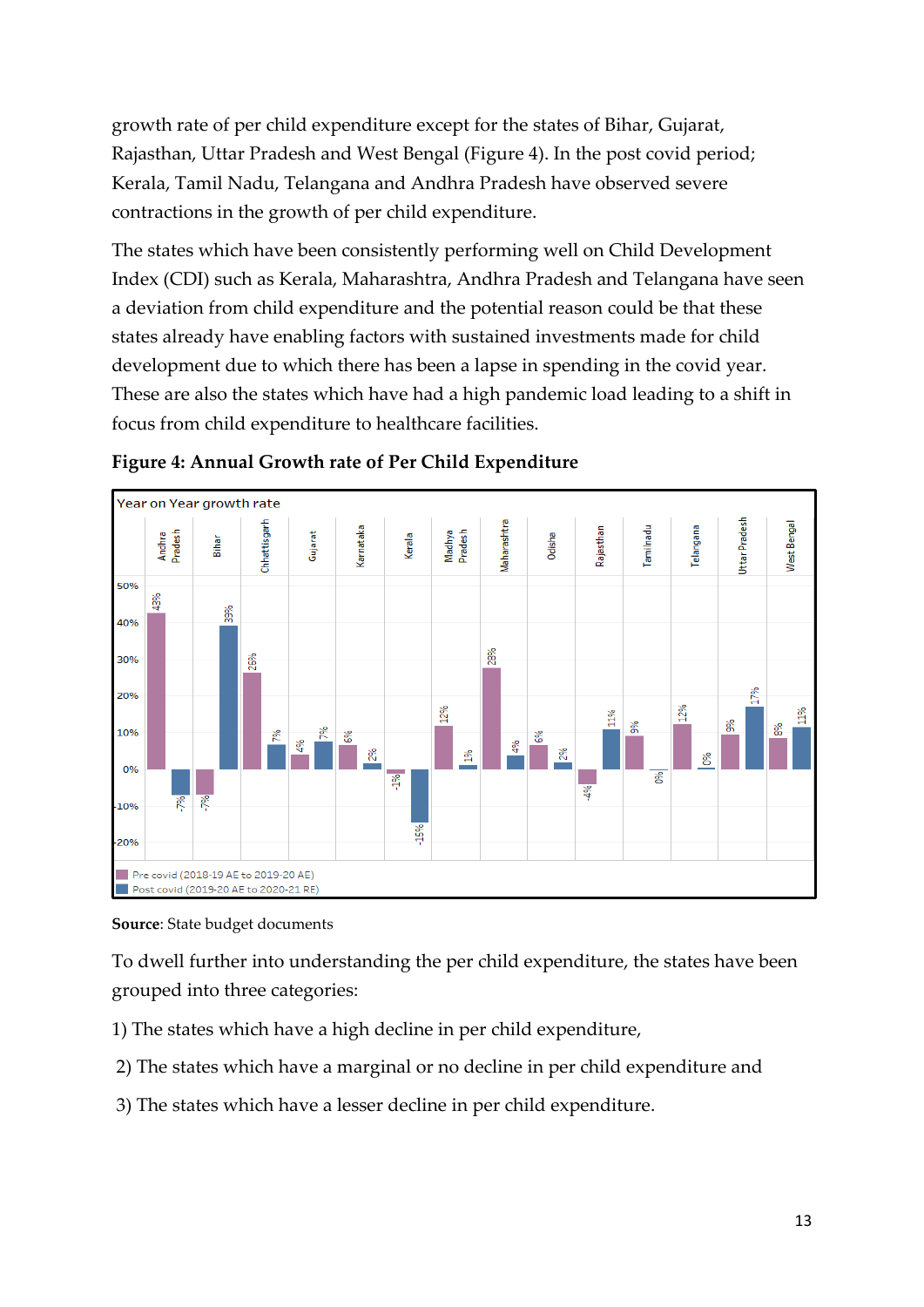The three graphs provide a comparison between Budget estimates and Actual expenditures in the pre covid year – 2019-20 and a comparison between Budget estimates and Revised estimates in the post covid year -2020-21.

#### <span id="page-16-0"></span>**4.2. States with a high decline in per child expenditure**

Chhattisgarh, Kerala, Odisha, Tamil Nadu and Telangana have a higher decline in the post covid period as the difference between their actual expenditure and budget estimates is higher than the difference between their actual expenditure and budget estimates in the pre-covid period (Figure 5). Kerala and Tamil Nadu have made sustained investments for children. Thus, a cut in expenditure for one year might not adversely impact the welfare of children in these two states. However, Chhattisgarh for example, which has been grappling with high under-5 mortality rate, stunting and wasting rates was not able to prioritise child expenditure in the post covid year in spite of its fiscal prudence.

<span id="page-16-2"></span>





#### <span id="page-16-1"></span>**4.3. States with a marginal or no decline in per child expenditure**

Gujarat, Karnataka, Madhya Pradesh and Maharashtra did not observe a significant change in comparison to pre and post covid period. In the financial year 2020-21, these four states have experienced negative growth in their revenue receipts and yet the prioritisation of child expenditure seems to be maintained (Figure 6). Madhya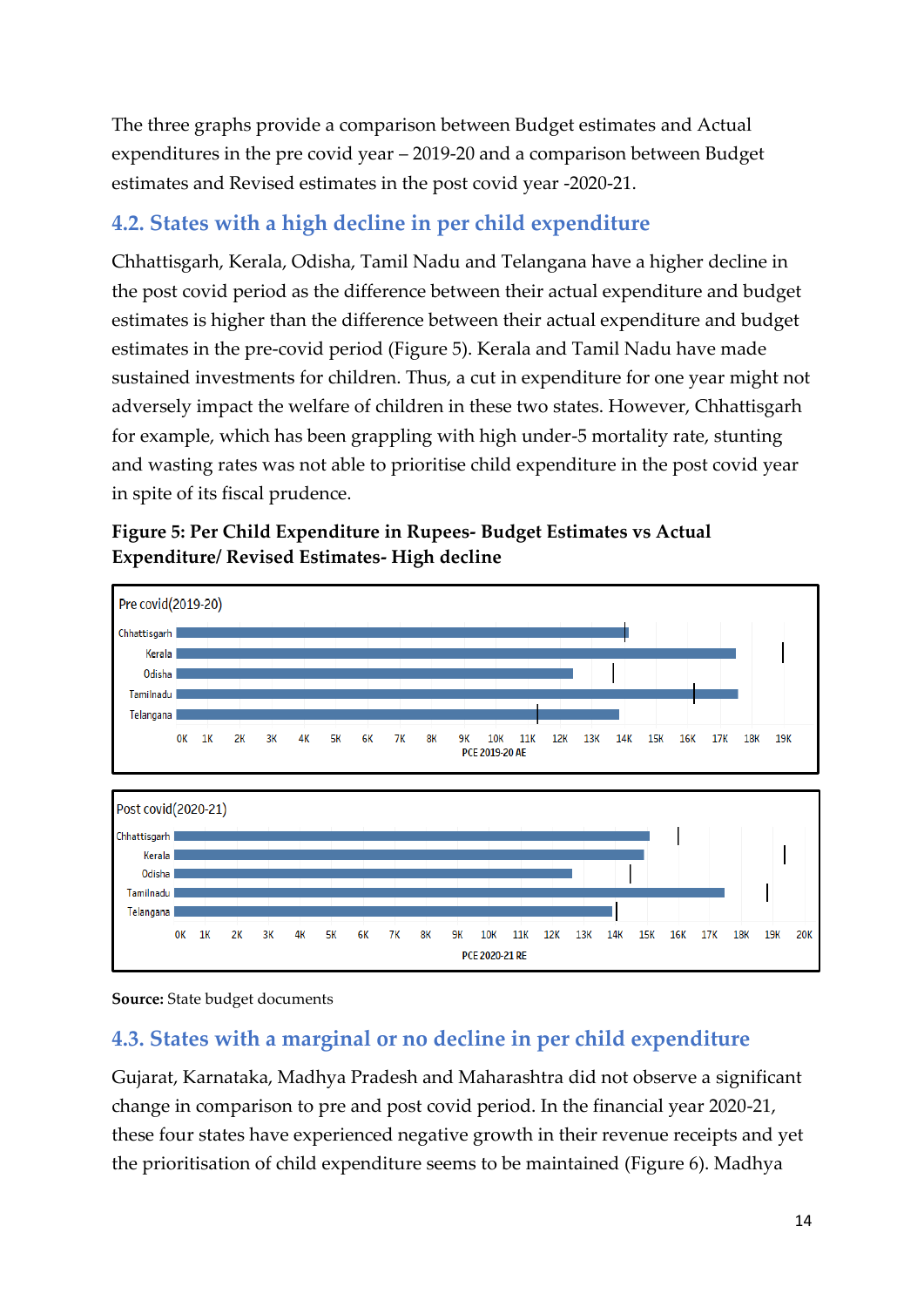Pradesh seems to be a point of concern as the state has performed poorly on child development indicators especially in attendance ratios. It has also performed low on all health and nutrition indicators, where under 5 mortality is 65%, 42% of children under the age of 5 are stunted and about 55% of women are anaemic. With covid exacerbating such issues, the need for public investment for such states becomes even more critical.



<span id="page-17-0"></span>

**Source:** State budget documents

Andhra Pradesh, Bihar, Rajasthan, Uttar Pradesh and West Bengal have observed less decline in the difference between Budget estimates and revised estimates in the post-covid period compared to the pre covid period ( Figure 7). However, it is to be noted that the revised estimates of Bihar cannot be reliable as the revised estimates are not closer to the actual expenditure but rather closer to budget estimates. All four states except for Andhra Pradesh, are states with critical child issues as they perform poor on child development index. These states require alternate approaches to improve the status of children given covid can make the children more vulnerable. Rajasthan, West Bengal and Uttar Pradesh have high incidence of child marriages. Uttar Pradesh and Bihar also have high incidence of under 5 mortality and stunting. Bihar is also one of the states to have a higher percentage of anaemic pregnant women.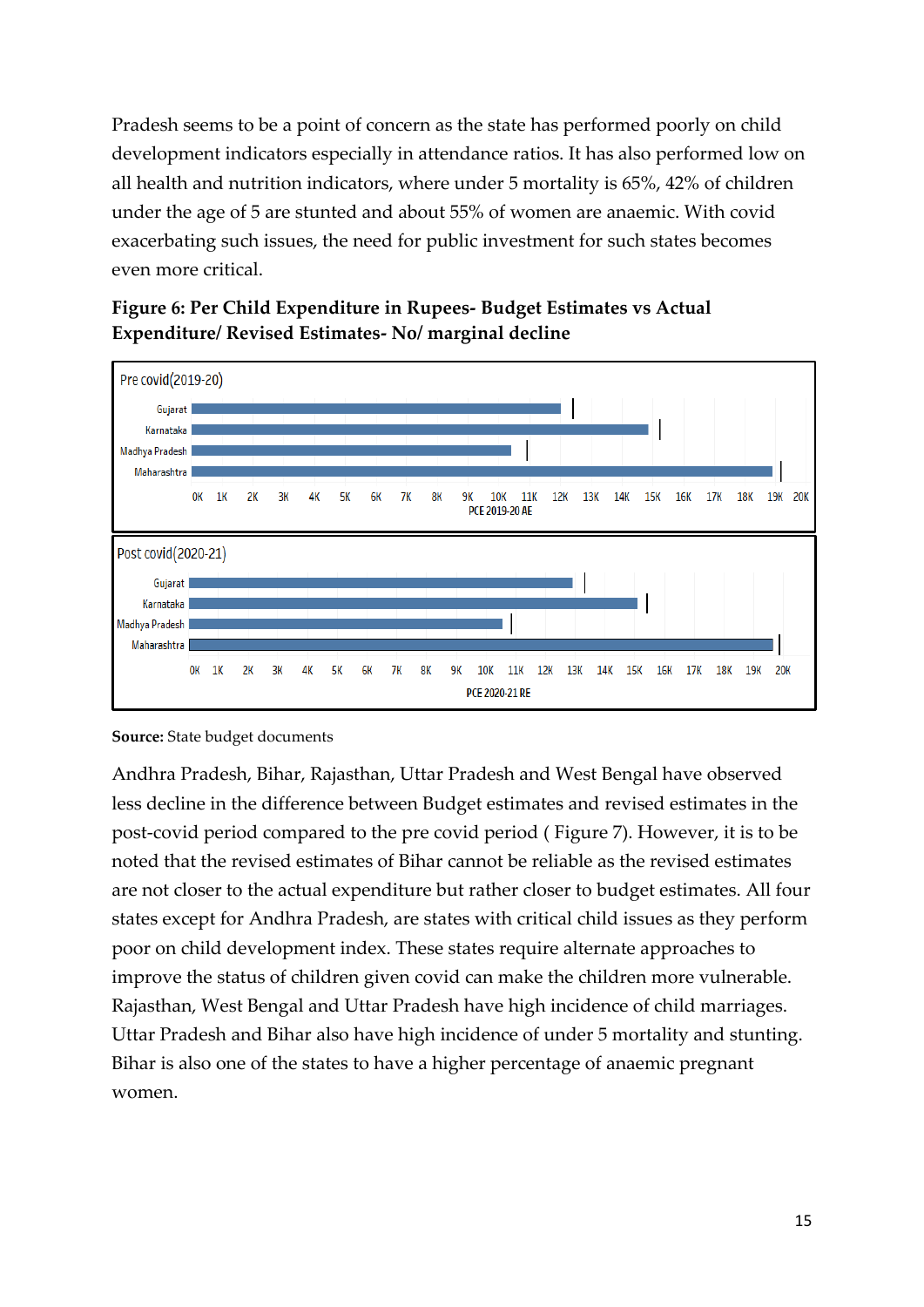

#### <span id="page-18-0"></span>**Figure 7: Per Child Expenditure in Rupees- Budget Estimates vs Actual Expenditure/ Revised Estimates- Less decline**

In order to determine how states have prioritised their expenditure on children, the expenditures are analysed in relation to the total expenditure of the state. In the precovid period i.e., in the year 2018-19 to the year 2019-20, all states have shown an increase in the child expenditure as a relation to the total state expenditure and in the post-covid period (2020-21), all states have shown an increase in the expenditure except for states like Uttar Pradesh and West Bengal which have estimated a decline in child spending (Figure 8).

Amongst all the states, Karnataka is one state which has neither shown an increase or decline in the child expenditure in the pre and post covid period. One of the reasons for the same is that Karnataka is the only state in the country which has full time salaried employees and the expenditure on teacher salary cannot be deducted.

**Source:** State budget documents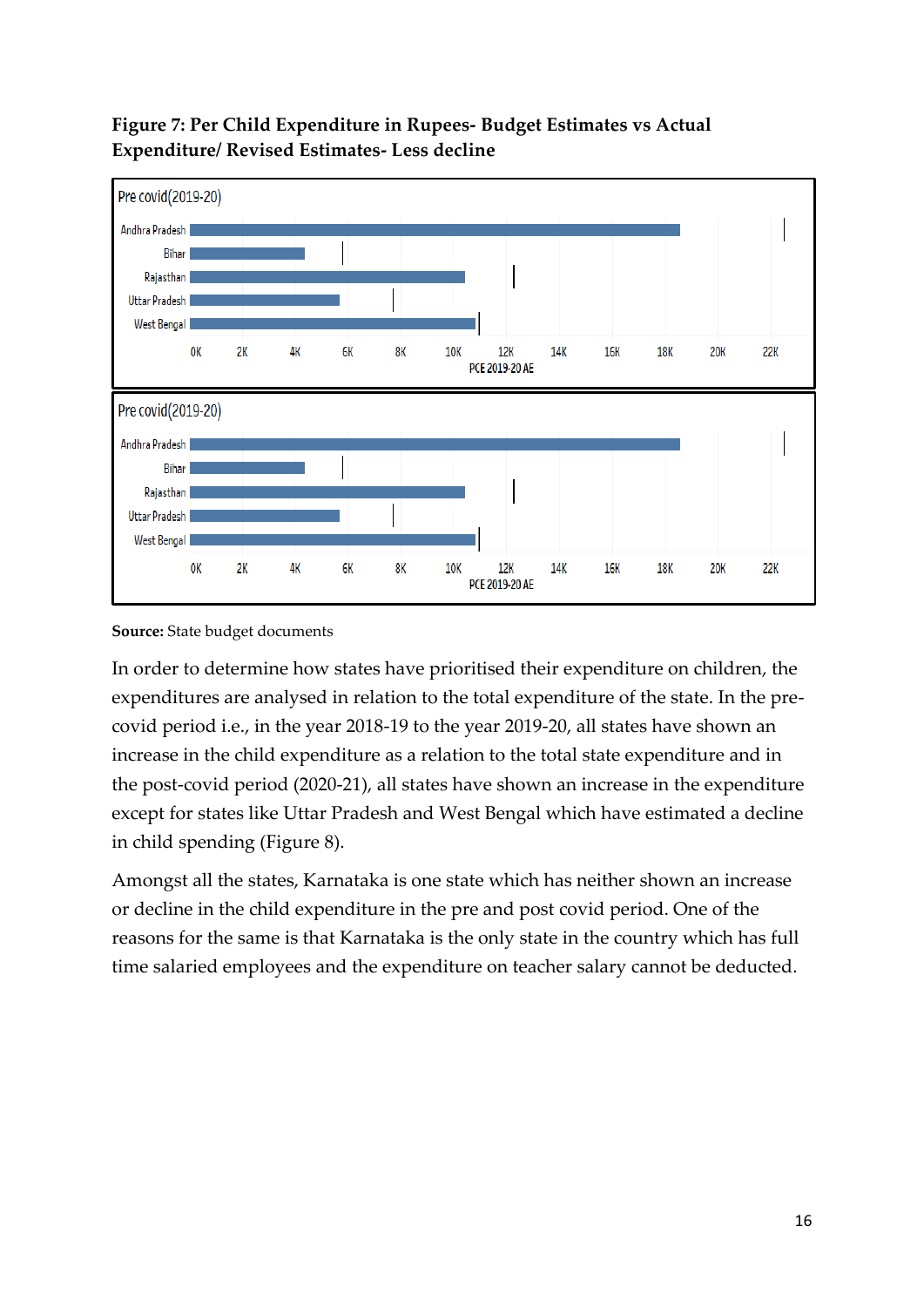

<span id="page-19-0"></span>

**Source:** State annual reports

It is also important to understand the expenditure on children in relation to the social service expenditure of the state. In allegiance to the previous graph, all the states have shown an increase in child expenditure in the pre-covid period as well as in the post covid period except for states like Karnataka, Odisha and Uttar Pradesh which have shown a marginal decline in child expenditure in the post covid period (Figure 9).

Consequently, in both the graphs, one state that is standing out is Rajasthan which has shown a decline in child spending in the pre-covid period itself. This particularly is worrying as Rajasthan is one state which has a low attendance ratio in secondary education, low sex-ratio and a high incidence of child marriage. However, the decline in child expenditure is also potentially due to the decline in reimbursement of fees under the Right to Education Act. This decline in reimbursement has been consistent for the past two years resulting in the decline of child expenditure.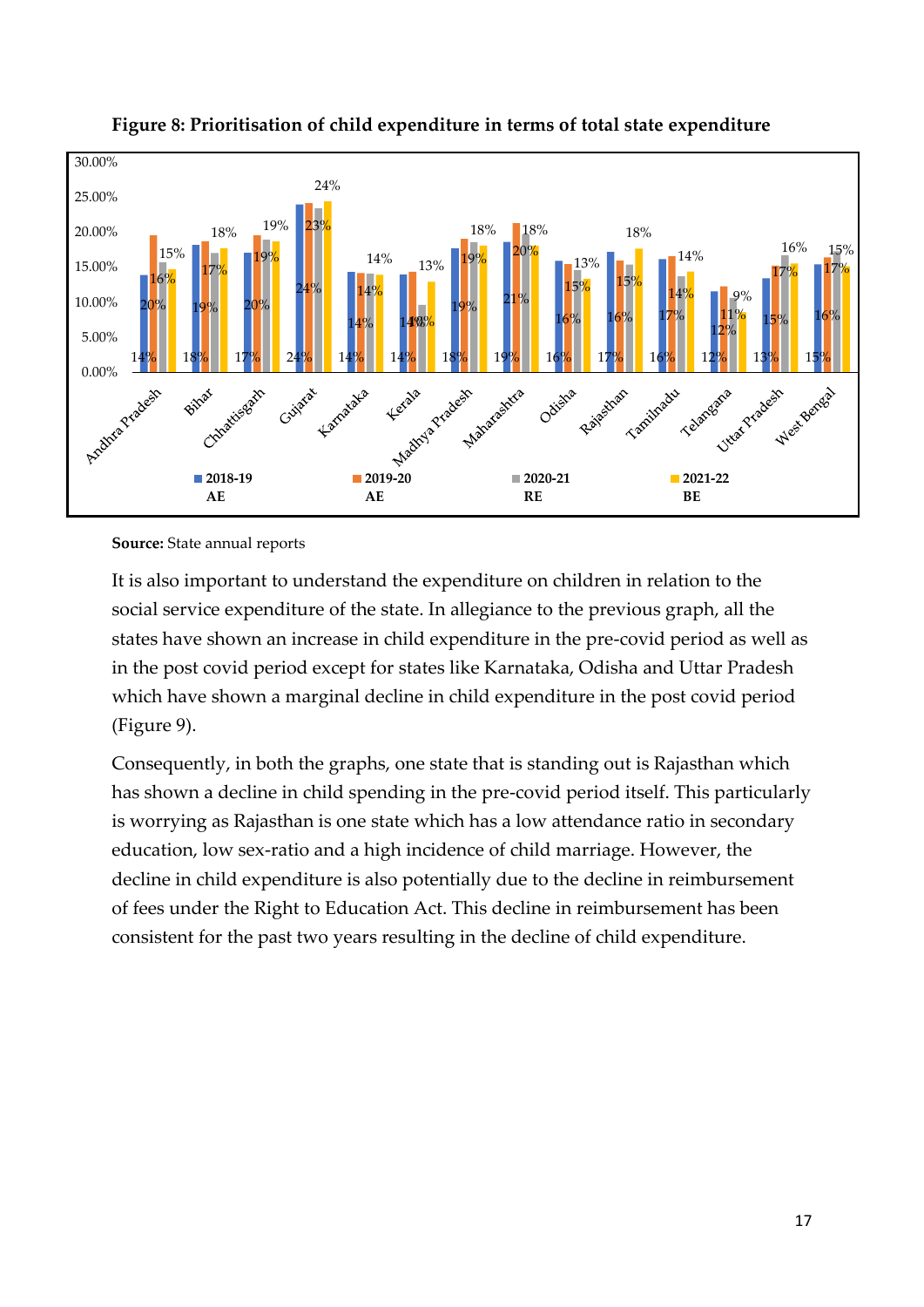

<span id="page-20-2"></span>

**Source:** State annual reports

#### <span id="page-20-0"></span>**4.4. Sectoral and Age group analysis**

A sectoral analysis across four different sectors of education, health, nutrition and child protection enables in understanding the focus of spending on children across sectors. Looking at all the sectors across all the sectors, Kerala's prioritisation has declined in all the sectors and as mentioned earlier, Kerala and Tamil Nadu which are relatively better developed have some enabling factors and also, considering the pandemic load of these states is high (13% and 10%), it appears that these states have not prioritised child expenditure as much (Table 1).

<span id="page-20-1"></span>However, looking at West Bengal-which has not prioritised child protection and for a state, which has 40% cases of child marriage (higher than the national average), it is even more imperative to increase spending as covid has also exposed child vulnerabilities in different forms. Even though in absolute terms, it may seem that West Bengal is spending a lot on child protection, keeping in mind the magnitude of the problem, the amount seems to be miniscule.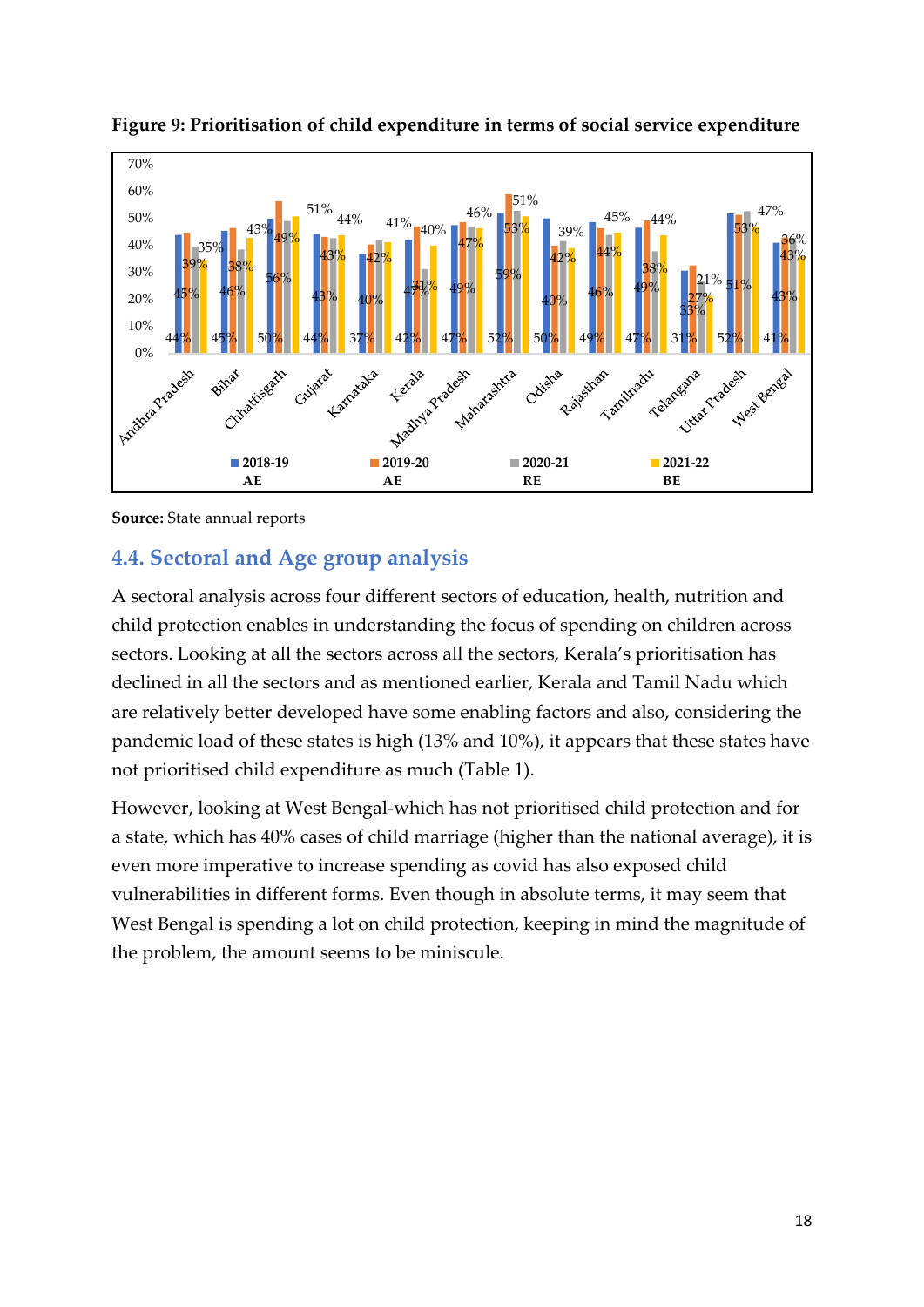|                         | Prioritised                                                                                                                                  | <b>Not Prioritised</b>                                             |
|-------------------------|----------------------------------------------------------------------------------------------------------------------------------------------|--------------------------------------------------------------------|
|                         | Bihar, Chhattisgarh, Gujarat, Karnataka, Madhya<br>Education Pradesh, Maharashtra, Odisha, Rajasthan, Uttar<br>Pradesh, West Bengal          | Andhra Pradesh,<br>Kerala, Telangana,<br><b>Tamil Nadu</b>         |
| Health and<br>Nutrition | Andhra Pradesh, Bihar, Chhattisgarh, Gujarat,<br>Karnataka, Madhya Pradesh, Maharashtra,<br>Rajasthan, Telangana, Uttar Pradesh, West Bengal | Kerala, Odisha, Tamil<br>Nadu                                      |
| Protection              | Bihar, Chhattisgarh, Gujarat, Madhya Pradesh,<br>Maharashtra, Odisha, Rajasthan, Tamil Nadu,<br><b>Uttar Pradesh</b>                         | Andhra Pradesh,<br>Karnataka, Kerala,<br>Telangana, West<br>Bengal |

**Table 1: Prioritisation of child expenditure across sectors in 14 states**

**Source:** Authors' analysis

**Note:** Prioritized states: Positive growth rate in child expenditure from 2019-20 AE to 2020-21 RE. Not Prioritized states: Zero and negative growth rate in child expenditure from 2019-20 AE to 2020-21 RE

Four age groups have been taken into consideration for analysis i.e., 0-6, 6-14, 14-18 and multiple age category- which is across different age groups covering programs catering to multiple age groups. On looking into age-group analysis of 6-14, it is seen that spending has reduced for age group category of 6-14 and no age group is prioritised for Kerala and Tamil Nadu could only prioritise the age group of 6-14 compared to the pre-covid period (Table 2).

|          | Prioritised                                                                                                                               | <b>Not Prioritised</b>                                               |
|----------|-------------------------------------------------------------------------------------------------------------------------------------------|----------------------------------------------------------------------|
| $0-6$    | Andhra Pradesh, Bihar, Chhattisgarh, Gujarat,<br>Karnataka, Madhya Pradesh, Maharashtra,<br>Odisha, Rajasthan, Telangana, Uttar Pradesh   | Kerala, Tamil Nadu, West<br>Bengal                                   |
| $6 - 14$ | Bihar, Chhattisgarh, Gujarat, Karnataka,<br>Maharashtra, Odisha, Rajasthan, Tamil Nadu,<br><b>Uttar Pradesh, West Bengal</b>              | Andhra Pradesh, Kerala,<br>Madhya Pradesh,<br>Telangana              |
| 14-18    | Andhra Pradesh, Bihar, Chhattisgarh, Gujarat,<br>Karnataka, Madhya Pradesh, Maharashtra,<br>Odisha, Rajasthan, Uttar Pradesh, West Bengal | Kerala, Tamil Nadu,<br>Telangana                                     |
| Multiple | Bihar, Chhattisgarh, Kerala, Maharashtra,<br>Odisha, Rajasthan, Telangana, Uttar Pradesh,<br><b>West Bengal</b>                           | Andhra Pradesh, Gujarat,<br>Karnataka, Madhya<br>Pradesh, Tamil Nadu |

<span id="page-21-0"></span>**Table 2: Prioritisation of child expenditure across age groups is 14 states**

**Source:** Authors' Analysis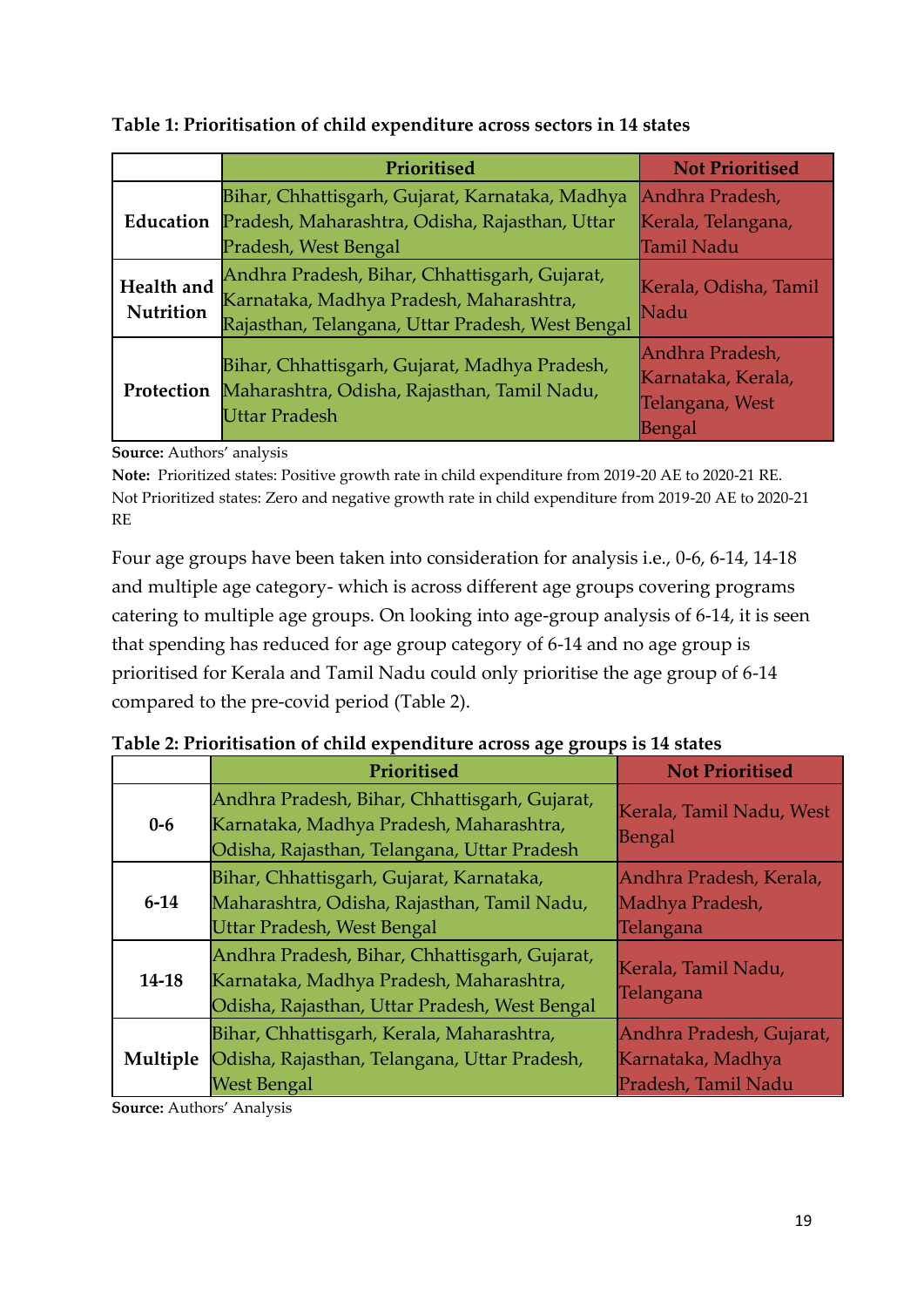#### <span id="page-22-0"></span>**4.5. The Pandemic Loss and Child Expenditure**

A comparison of the states with the covid-19 pandemic load (number of cases) was done to understand the focus on the child expenditure by looking into growth of Child expenditure in 2020-21 compared to 2019-20 from their respective previous years given the scale of problem at hand. It is very clear that the states which had high pandemic load could not increase the child expenditure (None in green box) while they were able to maintain or record a low growth in the expenditure during 2020-21 compared to that of the pre-covid period. However, the states of Chhattisgarh, Gujarat, Rajasthan, Uttar Pradesh and West Bengal which had a relatively lower pandemic load share (less than 10%) were able to record relatively higher growth of child expenditure.

However, states like Andhra Pradesh, Telangana, Madhya Pradesh and Odisha, in spite of having a low pandemic load have not prioritised child expenditure is a matter of concern. Considering the fact that Andhra Pradesh has not prioritised in both age and sector, also endorsed by the fact that Andhra Pradesh's education sector has seen a consistent fall in resources from 16.44% of total expenditure in 2015-16, to 13.08% in 2018-19 (pre-pandemic period). Given the economic slump induced by the lockdown, the resources allocated by this budget could fall further or fail to pick up. Similarly in Madhya Pradesh, the spending on nutrition sector has declined where there has been an increase in malnutrition with nearly 45% of children being stunted.

<span id="page-22-1"></span>Considering all the sectors are interconnected with each other and the impact that the pandemic has had on each of these sectors, it makes it more important for states to start spending on education which is most important one since dropouts have increased and enrolments have seen a fall while also keeping other sectors in mind.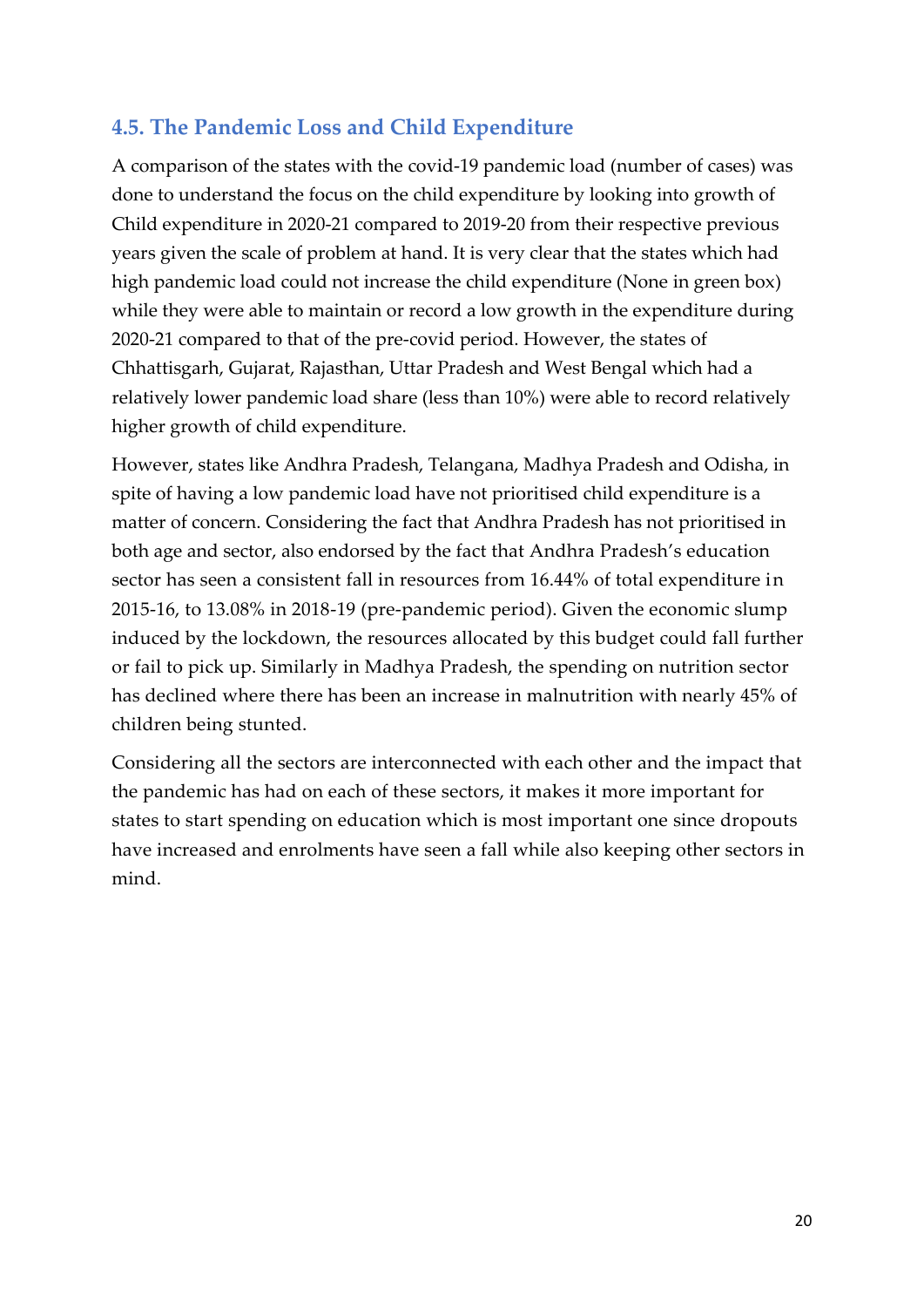#### **Table 3: Total child expenditure in relation to the pandemic load of 14 states**

| <b>Growth in the Total</b>                     | High | Bihar, Chhattisgarh, Gujarat,<br>Rajasthan, Uttar Pradesh, West<br>Bengal |                                               |
|------------------------------------------------|------|---------------------------------------------------------------------------|-----------------------------------------------|
| Child Expenditure in<br>2020-21 as compared to | Low  | Andhra Pradesh, Telangana<br>Madhya Pradesh, Odisha                       | Kerala, Tamil Nadu,<br>Karnataka, Maharashtra |
| 2019-20                                        |      | Low                                                                       | High                                          |
|                                                |      | Pandemic Load                                                             |                                               |
| Legend:                                        |      |                                                                           |                                               |
| High Child Expenditure and Low Pandemic Load   |      |                                                                           |                                               |
| High Child Expenditure and High Pandemic Load  |      |                                                                           |                                               |
| Low Child Expenditure and Low Pandemic Load    |      |                                                                           |                                               |
| Low Child Expenditure and High Pandemic Load   |      |                                                                           |                                               |
| Bihar - an exception which indicated RE=BE     |      |                                                                           |                                               |

**Source:** Authors' Analysis

**Note**: High pandemic: >10% of covid-19 cases of 14 states.

High total child expenditure: >5% of growth rate witnessed from 2019-20 AE to 2020-21 RE.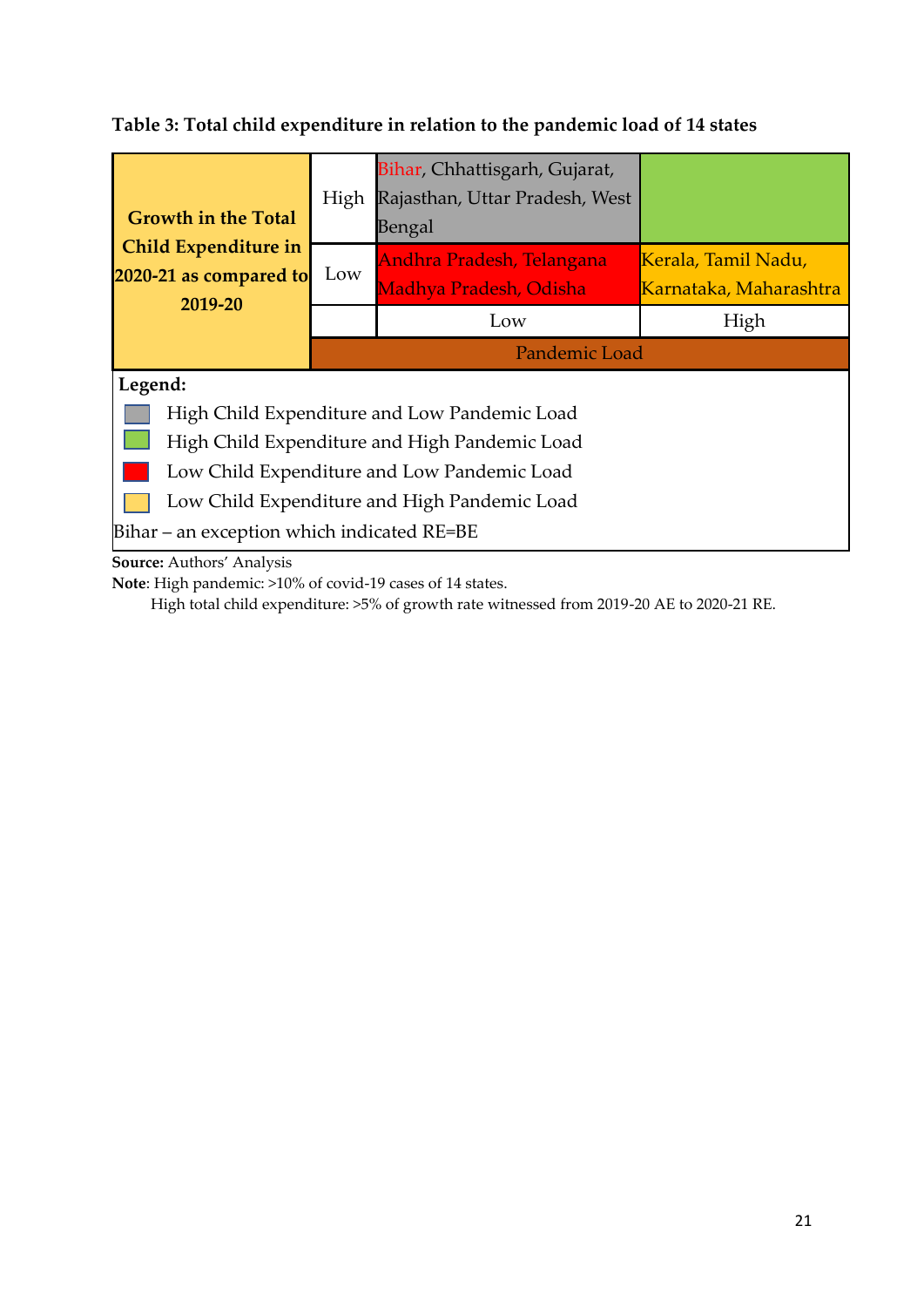#### <span id="page-24-0"></span>**5.0. Key takeaways from the study**

With the expertise and the experience of analysis of public expenditure on children in 16 states during the year 2018-19, it became very logical for the CBPS to understand the implications of covid-19 on the public expenditure focusing on children.

What also came across during the study was the effect of demonetization and implementation of Goods and Service Tax which had an effect on pan India scale. While the demonetization had dealt a big blow to the informal sectors which largely worked on cash, it also had a negative impact on the growth of small and medium industries at least in the short and medium term. The Goods and Service Tax though a very well thought out one which would have removed the cascading effect of taxes failed to realise the objective in the short run owing to its lack of preparedness across states. This also had an effect on the sovereign powers of taxation for the state which granted by constitution and resulted in losing it in favour of GST council. This also meant that given the rates are fixed by the council, the only way for states was to improve the base and efficiency in order to mop up the tax collections. These twin shocks reduced the tax collections both at the state and union levels, lowered the shared of taxes and grants in aid to states beginning from 2017-18. There is a need for us to understand the public expenditure on children in this background as well. States which have been successful to upkeep their expenditure and prioritize expenditure on children need to be lauded for their efforts while it becomes imperative for the states which have been faring low in terms of child development indicators and also have higher population burden ( such as Uttar Pradesh, Madhya Pradesh, Rajasthan)needs greater level of support than before to mitigate the effect of pandemic on children.

One of the important takeaways was that the states have had good levels of improvement in terms of child development indicators such as Kerala and Tamil Nadu chose to fuel the economic activity in the state rather than focusing on enhancing the expenditure on children. States such as Maharashtra (lowest fiscal deficit) and Karnataka which were fiscally very prudent and have had capacity to expand the expenditure on children focused on maintaining the expenditure levels.

States with lower child development index, have higher population burden, lower fiscal capacity and got affected severely due to the decreased expenditure owing to lower grant-in aid from GOI through schemes. This also calls for a differentiated approach of handholding from the Government of India towards these states while helping them to become fiscally stronger without ignoring the focus on enhancing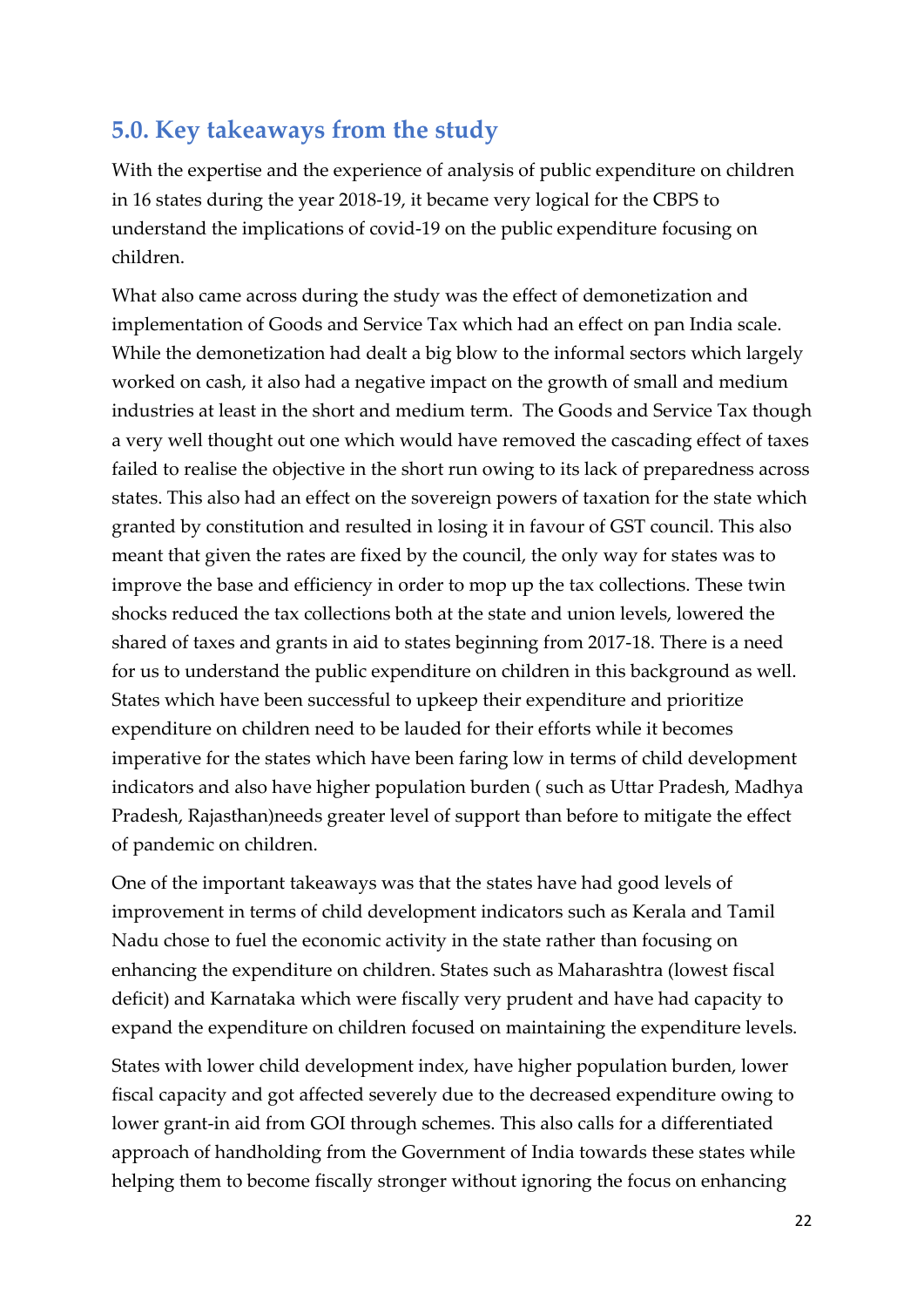the public expenditure on children which has a high Return on Investment (ROI). While ensuring public expenditure on children is enhanced and maintained the approach needs to be child centred.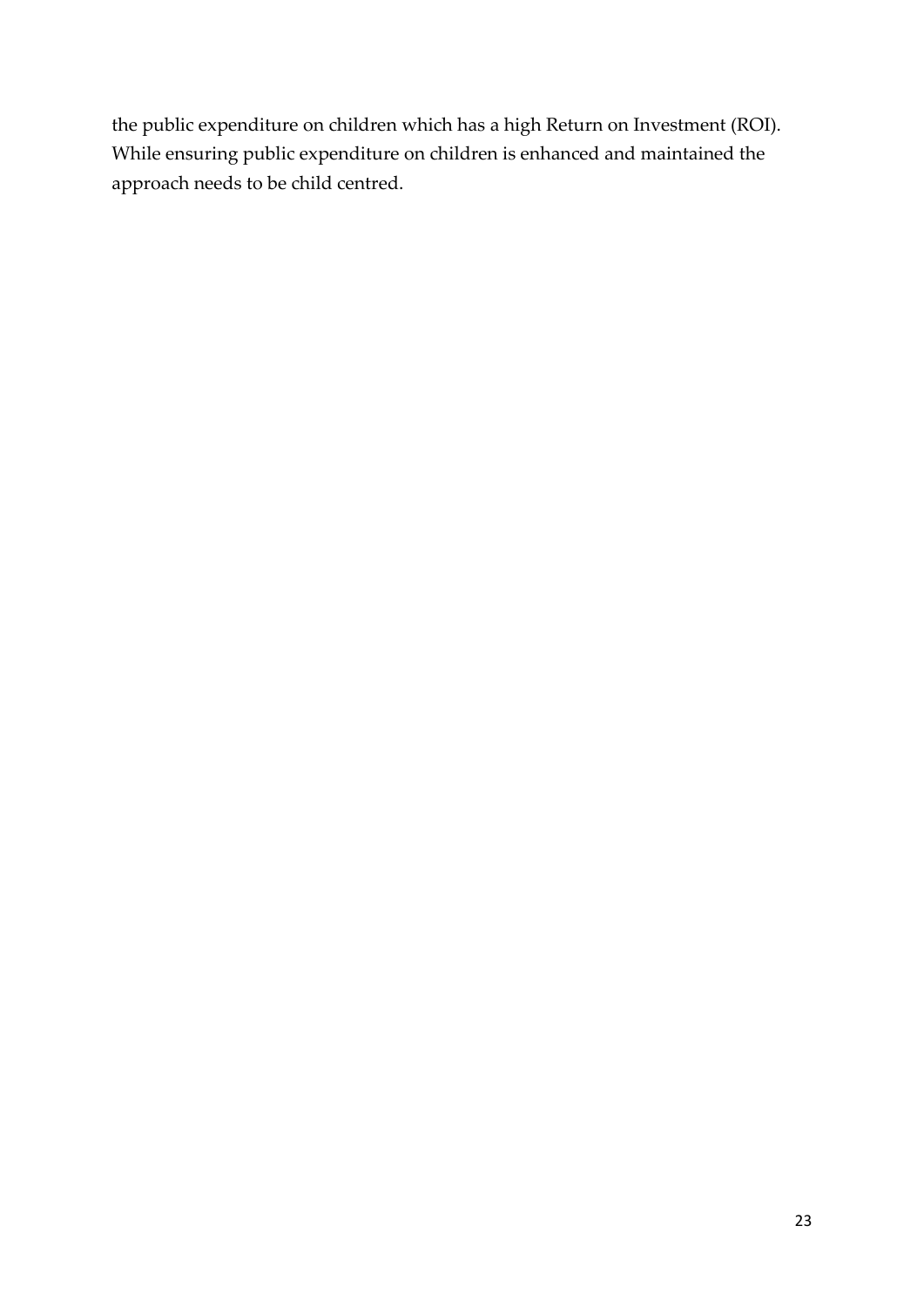### <span id="page-26-0"></span>**6.0. Suggestions for the Future Budgets**

Given the pandemic has been with us over almost two years, there is a need to acknowledge the unprecedented disruption in the lives of children – their wellbeing, health, nutrition, development, learning and protection. With the pre-post Covid19 expenditure analysis indicating an adverse impact on the prioritization of public expenditure on children across the states, it is important to deliberate on few pointers to mitigate the effect on children.

- 1. The struggles and challenges faced by individuals, communities, firms, organisations and Governments have also led to learnings and innovations to mitigate disruptions in the form of loss of lives, livelihoods, income apart from widening the inequalities in the society. This also has laid bare the deficiencies of the delivery systems especially that of the public health and education. This also can be viewed as an opportunity to undertake the required course correction in provisioning of public health and education services.
- 2. One of the important lessons that comes out of the analysis is the consistency of expenditure and the need for incremental expenditure over a period to achieve the improvement in indicators. Disruptions in expenditure can dent the progress severely and states cannot afford to ignore the same. The expenditure on children especially where unit costs are involved should be subject to automatic increase to adjust for inflation every year and increase in order to achieve the development goals. Increased expenditure leading to timely delivery of services is a must.
- 3. While the expenditure on schemes relating to development of children are critical, the expenditure on personnel and infrastructure (physical and systems) become very important and the states need to spend higher amounts consistently to address the challenges of the pandemic. The lack of personnel has severely affected the reach of education, health and nutrition services for children owing to their involvement in Covid duties while their work was put on back burner.
- 4. Higher scheme expenditure (especially of Centrally sponsored schemes) with an objective of achieving the desired improvement in the child development indicators can prove to be ineffective if the funds are not made available for higher personnel (systems and infrastructure included) expenditure. This can prove to be detrimental especially for states with lower fiscal prowess and higher burden in terms of child population and child development indicators. The lower scheme expenditure (of CSS) leading to lower releases can further affect the development. There is a need to ensure a consistent funding for a period of at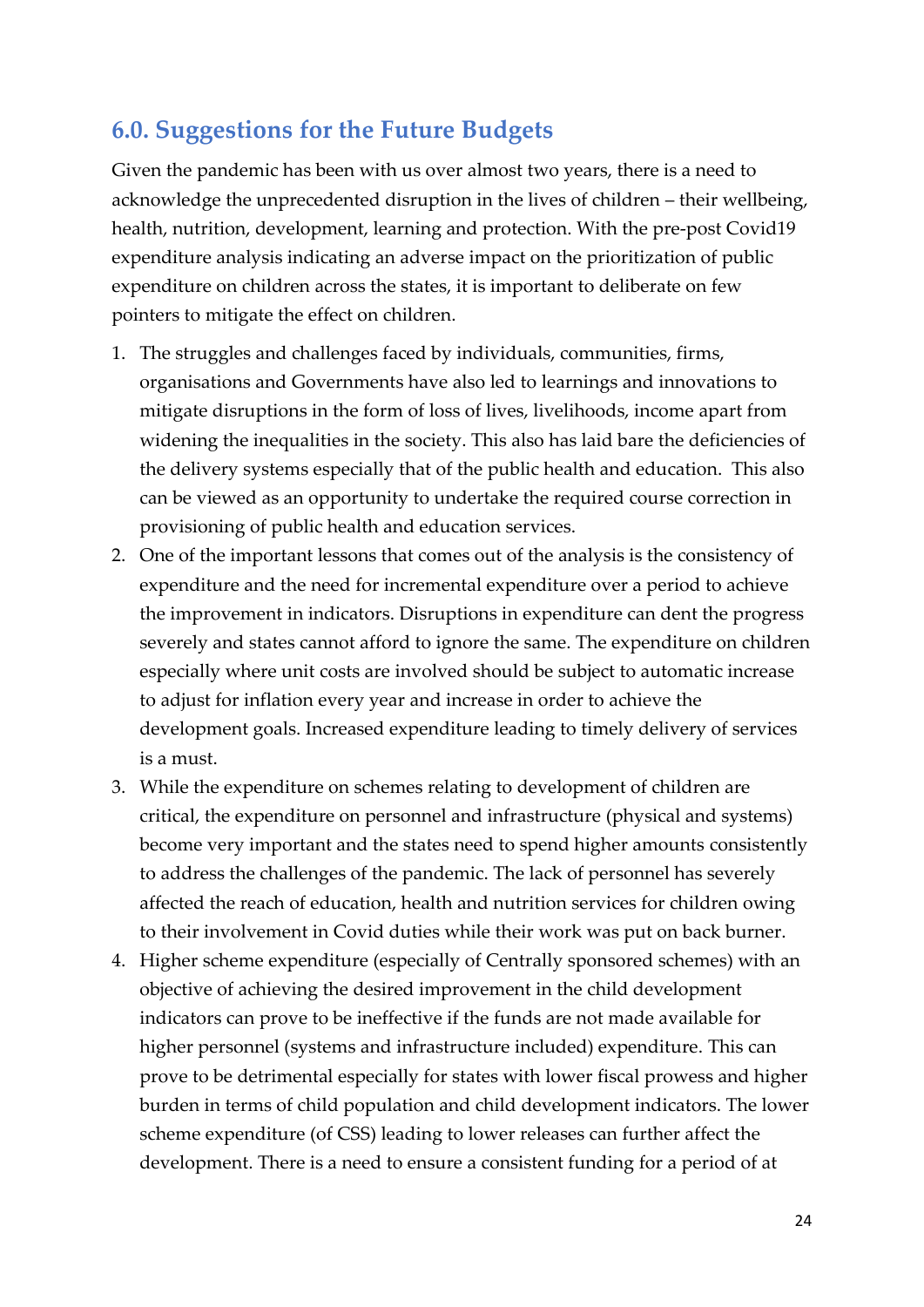least five years with a condition that the states would complement the expenditure by way of increasing the recruitment and personnel expenditure and this could help in progressing towards achieving the development goals. Government of India has a higher role to play in this matter by helping states by way of special grants.

- 5. The technology led learning systems have failed to reach all the sections of the child population necessitating the need for a hybrid approach. The importance of schools and anganwadi centres as an important platform for provisioning of services and achieving integrated development has become very evident during the pandemic. Efforts to use these platforms effectively to undertake course corrections in health, nutrition and education of children is very important.
- 6. Local solutions, local checks and balances along with local participation and cooperation are critical for the success of delivery of services. This became more evident during Covid19 and can be effectively incorporated to the delivery of services to children and to enhance local accountability.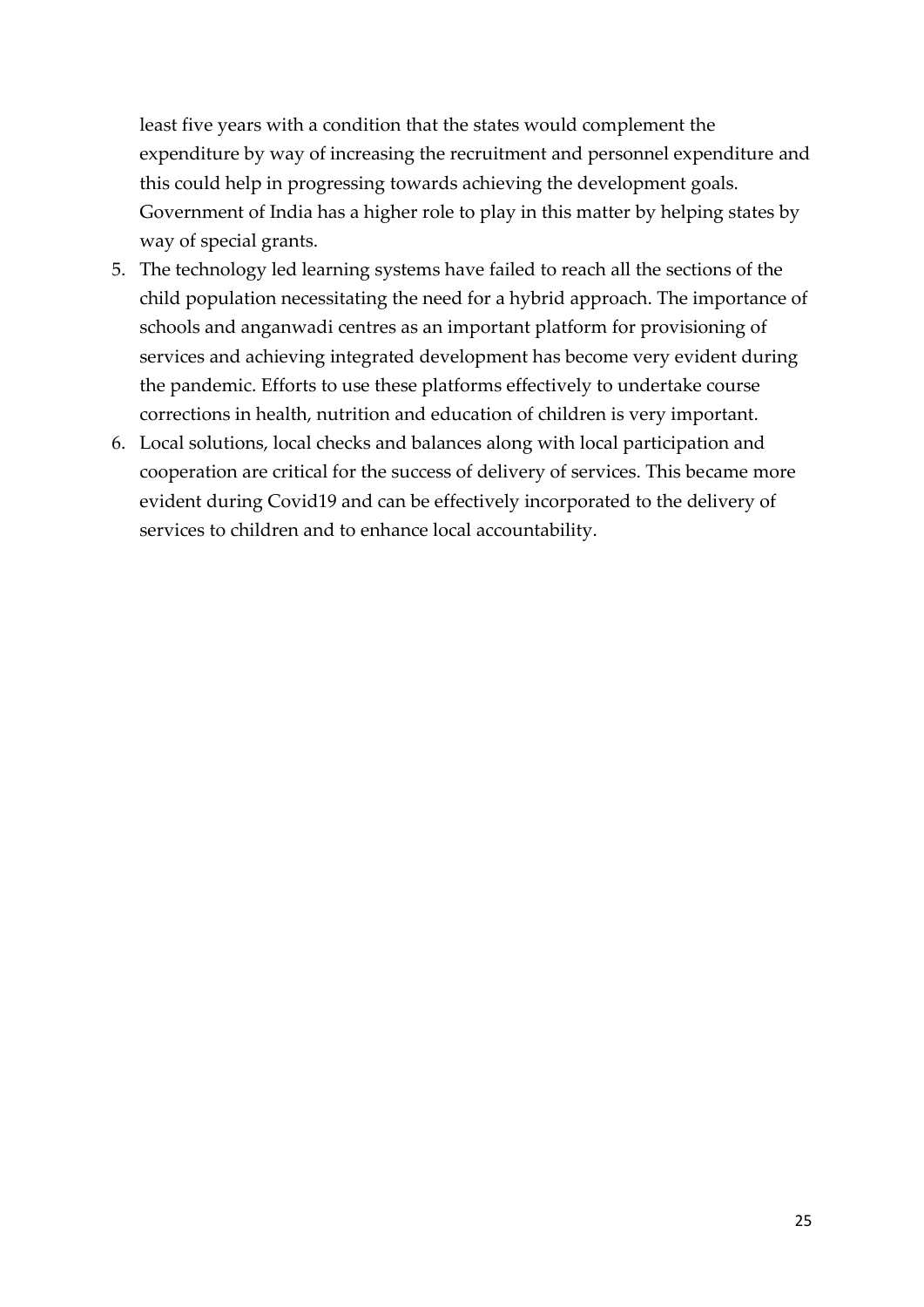## <span id="page-28-0"></span>**References**

Al-Samarrai, S., Gangwar, M., & Gala, P. (2020). The impact of the COVID-19 pandemic on education financing.

[https://openknowledge.worldbank.org/bitstream/handle/10986/33739/The-Impact](https://openknowledge.worldbank.org/bitstream/handle/10986/33739/The-Impact-of-the-COVID-19-Pandemic-on-Education-Financing.pdf?sequence=1)[of-the-COVID-19-Pandemic-on-Education-Financing.pdf?sequence=1](https://openknowledge.worldbank.org/bitstream/handle/10986/33739/The-Impact-of-the-COVID-19-Pandemic-on-Education-Financing.pdf?sequence=1)

Alvi, M., & Gupta, M. (2020). Learning in times of lockdown: how Covid-19 is affecting education and food security in India. *Food security*, *12*(4), 793-796.

<https://link.springer.com/content/pdf/10.1007/s12571-020-01065-4.pdf>

Al-Samarrai,Samer; Cerdan-Infantes, Pedro; Bigarinova, Aliya; Bodmer, Juanita; Vital,Marianne Joy Anacleto; Antoninis, Manos; Barakat, Bilal Fouad; Murakami, Yuki. (2021, February 22). Education finance watch 2021. *World Bank Group.*

[https://documents.worldbank.org/en/publication/documentsreports/documentdetail](https://documents.worldbank.org/en/publication/documentsreports/documentdetail/226481614027788096/education-finance-watch-2021) [/226481614027788096/education-finance-watch-2021](https://documents.worldbank.org/en/publication/documentsreports/documentdetail/226481614027788096/education-finance-watch-2021)

Bala, S. (2021, May 17). India's covid crisis exposes deep-rooted problems in public health after years of neglect. *CNBC.*

[https://www.cnbc.com/2021/05/18/india-covid-crisis-shows-public-health-neglect](https://www.cnbc.com/2021/05/18/india-covid-crisis-shows-public-health-neglect-problems-underinvestment.html)[problems-underinvestment.html](https://www.cnbc.com/2021/05/18/india-covid-crisis-shows-public-health-neglect-problems-underinvestment.html)

Banerjee, B. (2020, October 24). Child marriages in India surge during and after the lockdown, official figure tip of the iceberg. *National Herald.*

[https://www.nationalheraldindia.com/india/child-marriages-surge-during-and-after](https://www.nationalheraldindia.com/india/child-marriages-surge-during-and-after-the-lockdown-official-figure-tip-of-the-iceberg)[the-lockdown-official-figure-tip-of-the-iceberg](https://www.nationalheraldindia.com/india/child-marriages-surge-during-and-after-the-lockdown-official-figure-tip-of-the-iceberg)

Berkhout, E., Galasso, N., Lawson, M., Rivero Morales, P. A., Taneja, A., & Vázquez Pimentel, D. A. (2021). The Inequality Virus: Bringing together a world torn apart by coronavirus through a fair, just and sustainable economy.

[https://oxfamilibrary.openrepository.com/bitstream/handle/10546/621149/bp-the](https://oxfamilibrary.openrepository.com/bitstream/handle/10546/621149/bp-the-inequality-virus-250121-en.pdf)[inequality-virus-250121-en.pdf](https://oxfamilibrary.openrepository.com/bitstream/handle/10546/621149/bp-the-inequality-virus-250121-en.pdf)

Credit Suisse. (2020). Global wealth report 2020. *Research Department, Credit Suiss Investment Banking, Zürich, Switzerland.*

[https://www.credit-suisse.com/about-us/en/reports-research/global-wealth](https://www.credit-suisse.com/about-us/en/reports-research/global-wealth-report.html)[report.html](https://www.credit-suisse.com/about-us/en/reports-research/global-wealth-report.html)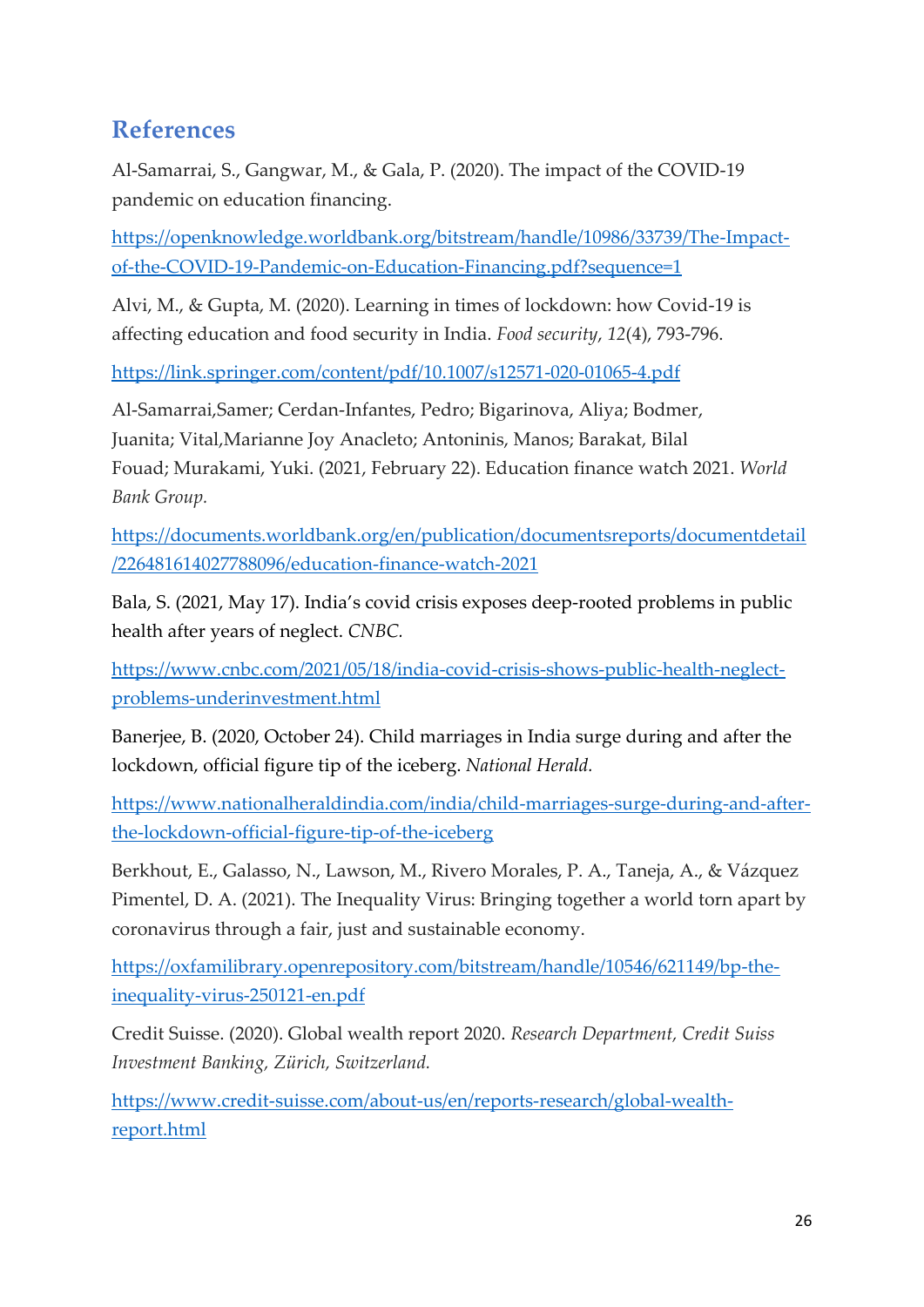Edwards, Jess. (2020). Protect a generation-the impact of Covid-19 on children's lives. *Save the children international.*

[https://resourcecentre.savethechildren.net/pdf/protect\\_a\\_generation\\_executivesumm](https://resourcecentre.savethechildren.net/pdf/protect_a_generation_executivesummary_final.pdf/) [ary\\_final.pdf/](https://resourcecentre.savethechildren.net/pdf/protect_a_generation_executivesummary_final.pdf/)

Furceri, D., Loungani, P., & Ostry, J. D. (2020). How Pandemics Leave the Poor Even Farther Behind. IMF blog.

[https://blogs.imf.org/2020/05/11/how-pandemics-leave-the-poor-even-farther](https://blogs.imf.org/2020/05/11/how-pandemics-leave-the-poor-even-farther-behind/)[behind/](https://blogs.imf.org/2020/05/11/how-pandemics-leave-the-poor-even-farther-behind/)

Jain,K.S. (2020, February 02). What is in the union budget 2021-22 for children? Not much. *DownToEarth.*

[https://www.downtoearth.org.in/blog/governance/what-is-in-the-union-budget-](https://www.downtoearth.org.in/blog/governance/what-is-in-the-union-budget-2021-22-for-children-not-much-75329)[2021-22-for-children-not-much-75329](https://www.downtoearth.org.in/blog/governance/what-is-in-the-union-budget-2021-22-for-children-not-much-75329)

Jena, P. K. (2020). Impact of pandemic COVID-19 on education in India. *International journal of current research (IJCR)*, *12*.

https://www.researchgate.net/profile/PravatJena3/publication/342123463 Impact of [Pandemic\\_COVID-](https://www.researchgate.net/profile/PravatJena3/publication/342123463_Impact_of_Pandemic_COVID-19_on_Education_in_India/links/5f328b4c458515b7291590ff/Impact-of-Pandemic-COVID-19-on-Education-in-India.pdf)

[19\\_on\\_Education\\_in\\_India/links/5f328b4c458515b7291590ff/Impact-of-Pandemic-](https://www.researchgate.net/profile/PravatJena3/publication/342123463_Impact_of_Pandemic_COVID-19_on_Education_in_India/links/5f328b4c458515b7291590ff/Impact-of-Pandemic-COVID-19-on-Education-in-India.pdf)[COVID-19-on-Education-in-India.pdf](https://www.researchgate.net/profile/PravatJena3/publication/342123463_Impact_of_Pandemic_COVID-19_on_Education_in_India/links/5f328b4c458515b7291590ff/Impact-of-Pandemic-COVID-19-on-Education-in-India.pdf)

Loayza, N., & Pennings, S. M. (2020). Macroeconomic policy in the time of COVID-19: A primer for developing countries. *World Bank Research and Policy Briefs*, (147291).

<https://pdfs.semanticscholar.org/743b/8cc6b118771cc8a0621931851b6d456b49e0.pdf>

Martin, M., Lawson, M., Abdo, N., Waddock, D., & Walker, J. (2020). Fighting inequality in the time of COVID-19: The Commitment to Reducing Inequality Index 2020.

[https://oxfamilibrary.openrepository.com/bitstream/handle/10546/621061/rr](https://oxfamilibrary.openrepository.com/bitstream/handle/10546/621061/rr-fighting-inequality-covid-19-cri-index-081020-es.pdf?sequence=17&isAllowed=y)[fighting-inequality-covid-19-cri-index-081020-es.pdf?sequence=17&isAllowed=y](https://oxfamilibrary.openrepository.com/bitstream/handle/10546/621061/rr-fighting-inequality-covid-19-cri-index-081020-es.pdf?sequence=17&isAllowed=y)

Mehrotra,S., Parida, K.J. (2021, August 04). Poverty in India is on the rise again. *The Hindu.*

[https://www.thehindu.com/opinion/lead/poverty-in-india-is-on-the-rise](https://www.thehindu.com/opinion/lead/poverty-in-india-is-on-the-rise-again/article35709263.ece)[again/article35709263.ece](https://www.thehindu.com/opinion/lead/poverty-in-india-is-on-the-rise-again/article35709263.ece)

MoSPI (2021, May 31). Provisional estimates of annual national income 2020-21 and quarterly estimates of gross domestic product for the fourth quarter (Q4) of 2020-21. *Government of India. [Press note].*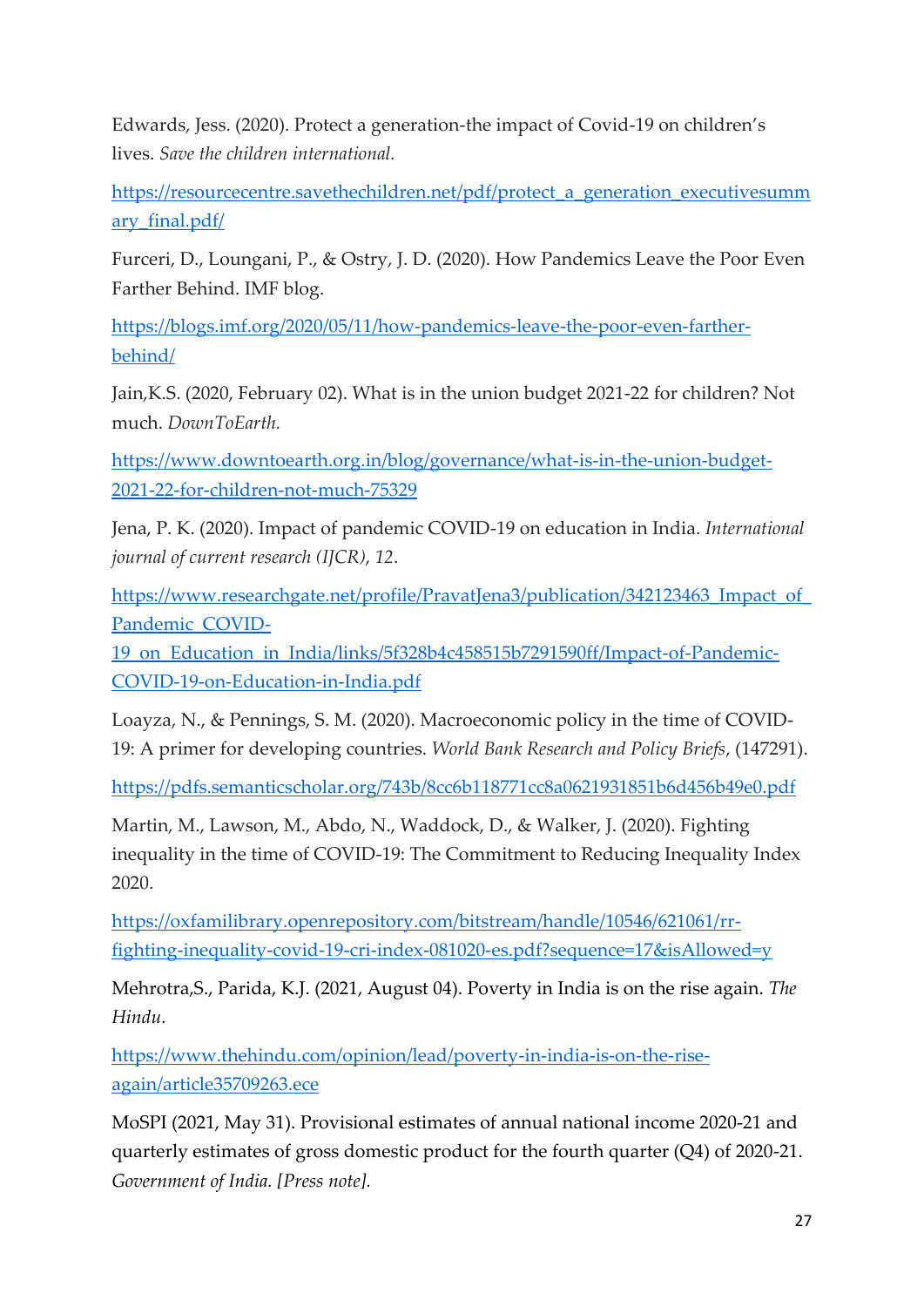[https://mospi.gov.in/documents/213904/416359//Press%20Note\\_31052021\\_m1622547](https://mospi.gov.in/documents/213904/416359/Press%20Note_31052021_m1622547951213.pdf/7140019f-69b7-974b-2d2d-7630c3b0768d) [951213.pdf/7140019f-69b7-974b-2d2d-7630c3b0768d](https://mospi.gov.in/documents/213904/416359/Press%20Note_31052021_m1622547951213.pdf/7140019f-69b7-974b-2d2d-7630c3b0768d)

OECD. (2020, April 28). Developing countries and development co-operation: What is at stake? *OECD.*

[https://www.oecd.org/coronavirus/policy-responses/developing-countries-and](https://www.oecd.org/coronavirus/policy-responses/developing-countries-and-development-co-operation-what-is-at-stake-50e97915/)[development-co-operation-what-is-at-stake-50e97915/](https://www.oecd.org/coronavirus/policy-responses/developing-countries-and-development-co-operation-what-is-at-stake-50e97915/)

OECD. (2020, August 11). Combatting covid-19's effect on children. *OECD.*

[https://www.oecd.org/coronavirus/policy-responses/combatting-covid-19-s-effect](https://www.oecd.org/coronavirus/policy-responses/combatting-covid-19-s-effect-on-children-2e1f3b2f/)[on-children-2e1f3b2f/](https://www.oecd.org/coronavirus/policy-responses/combatting-covid-19-s-effect-on-children-2e1f3b2f/)

Population Foundation of India. (2020, May*). Impact of covid-19 on young people: Rapid assessment in three states (Bihar, Rajasthan and Uttar Pradesh).*

[https://populationfoundation.in/wpcontent/uploads/2020/08/RapidAssessment\\_Rep](https://populationfoundation.in/wpcontent/uploads/2020/08/RapidAssessment_Report_Youth_Survey_Covid.pdf) ort Youth Survey Covid.pdf

Rajpal, S., Joe, W., Subramanyam, M. A., Sankar, R., Sharma, S., Kumar, A., Kim. R., & Subramanian, S. V. (2020). Utilization of integrated child development services in India: programmatic insights from national family health survey, 2016. *International journal of environmental research and public health*, *17*(9), 3197.

<https://pubmed.ncbi.nlm.nih.gov/32375377/>

Ramaswamy, S., & Seshadri, S. (2020). Children on the brink: Risks for child protection, sexual abuse, and related mental health problems in the COVID-19 pandemic. *Indian journal of psychiatry*, *62*(Suppl 3), S404.

<https://www.ncbi.nlm.nih.gov/pmc/articles/PMC7659798/>

Resurgence Of Covid-19 infections will take a toll on Indian healthcare system. (2021, April 15). *Fitch Solutions Country Risk and Industry Research*.

[https://www.fitchsolutions.com/pharma-healthcare/resurgence-covid-19-infections](https://www.fitchsolutions.com/pharma-healthcare/resurgence-covid-19-infections-will-take-toll-indian-healthcare-system-15-04-2021)[will-take-toll-indian-healthcare-system-15-04-2021](https://www.fitchsolutions.com/pharma-healthcare/resurgence-covid-19-infections-will-take-toll-indian-healthcare-system-15-04-2021)

Suisse, C. (2020). Global wealth report 2020. *Research Department, Credit Suiss Investment Banking, Zürich, Switzerland.*

[https://www.credit-suisse.com/about-us/en/reports-research/global-wealth](https://www.credit-suisse.com/about-us/en/reports-research/global-wealth-report.html)[report.html](https://www.credit-suisse.com/about-us/en/reports-research/global-wealth-report.html)

Surabhi. (2021, May 23). Rising unemployment adds to the covid pain. *The Hindu Business Line.*